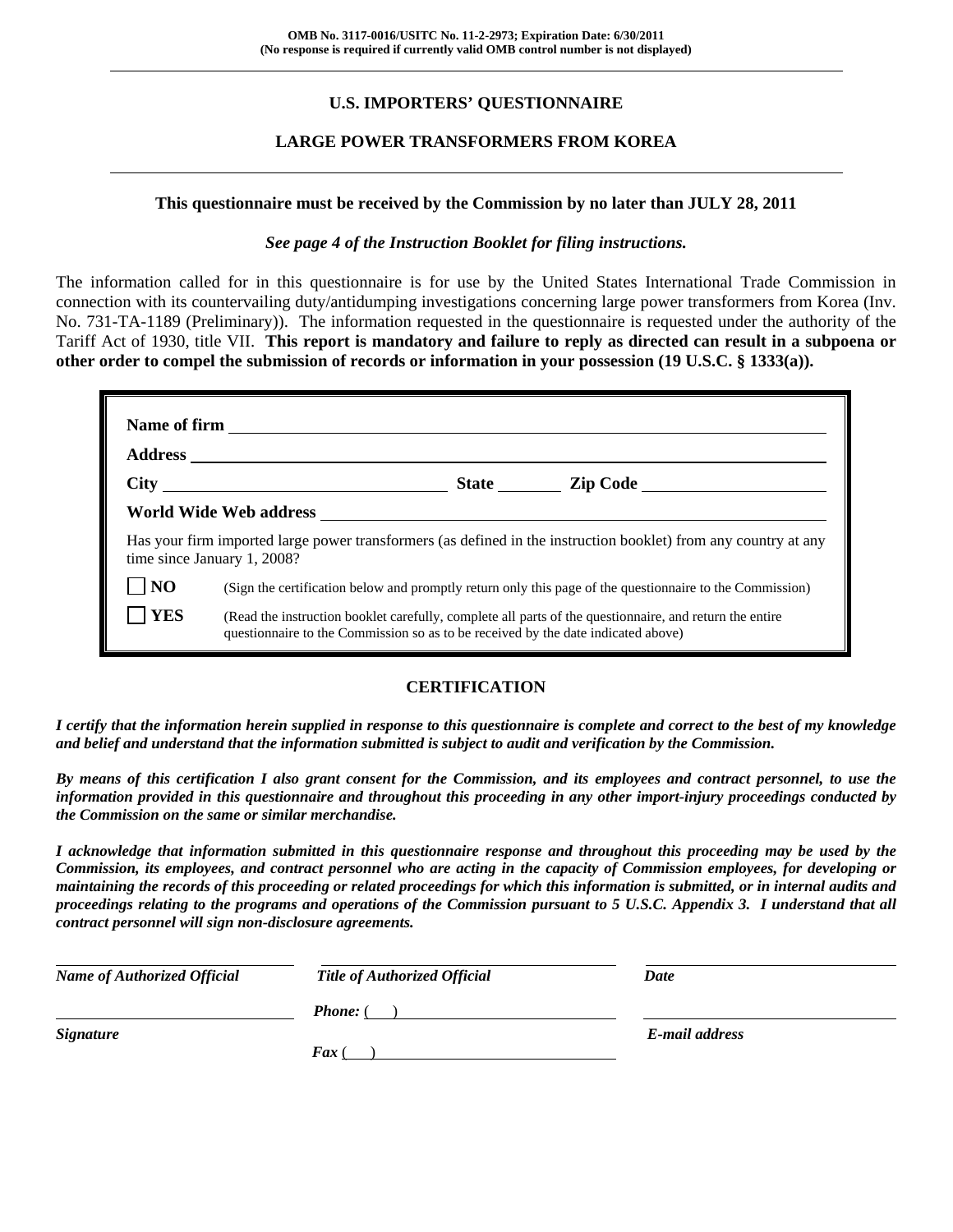### **PART I.—GENERAL INFORMATION**

l

The questions in this questionnaire have been reviewed with market participants to ensure that issues of concern are adequately addressed and that data requests are sufficient, meaningful, and as limited as possible. Public reporting burden for this questionnaire is estimated to average 40 hours per response, including the time for reviewing instructions, searching existing data sources, gathering the data needed, and completing and reviewing the questionnaire. Send comments regarding the accuracy of this burden estimate or any other aspect of this collection of information, including suggestions for reducing the burden, to the Office of Investigations, U.S. International Trade Commission, 500 E Street, SW, Washington, DC 20436.

I-1a. **OMB statistics**.--Please report below the actual number of hours required and the cost to your firm of preparing the reply to this questionnaire and completing the form.

hours dollars

- I-1b. **OMB feedback**.--We are interested in any comments you may have for improving this questionnaire in general or the clarity of specific questions. Please attach such comments to your response or send them to the above address.
- I-2. **Establishments covered**.--Provide the name and address of establishment(s) covered by this questionnaire (see page 3 of the instruction booklet for reporting guidelines). If your firm is publicly traded, please specify the stock exchange and trading symbol.

|           | <b>Ownership.</b> --Is your firm owned, in whole or in part, by any other firm? |                        |
|-----------|---------------------------------------------------------------------------------|------------------------|
| $\neg$ No | $\Box$ Yes--List the following information                                      |                        |
| Firm name | Address                                                                         | Extent of<br>ownership |
|           |                                                                                 |                        |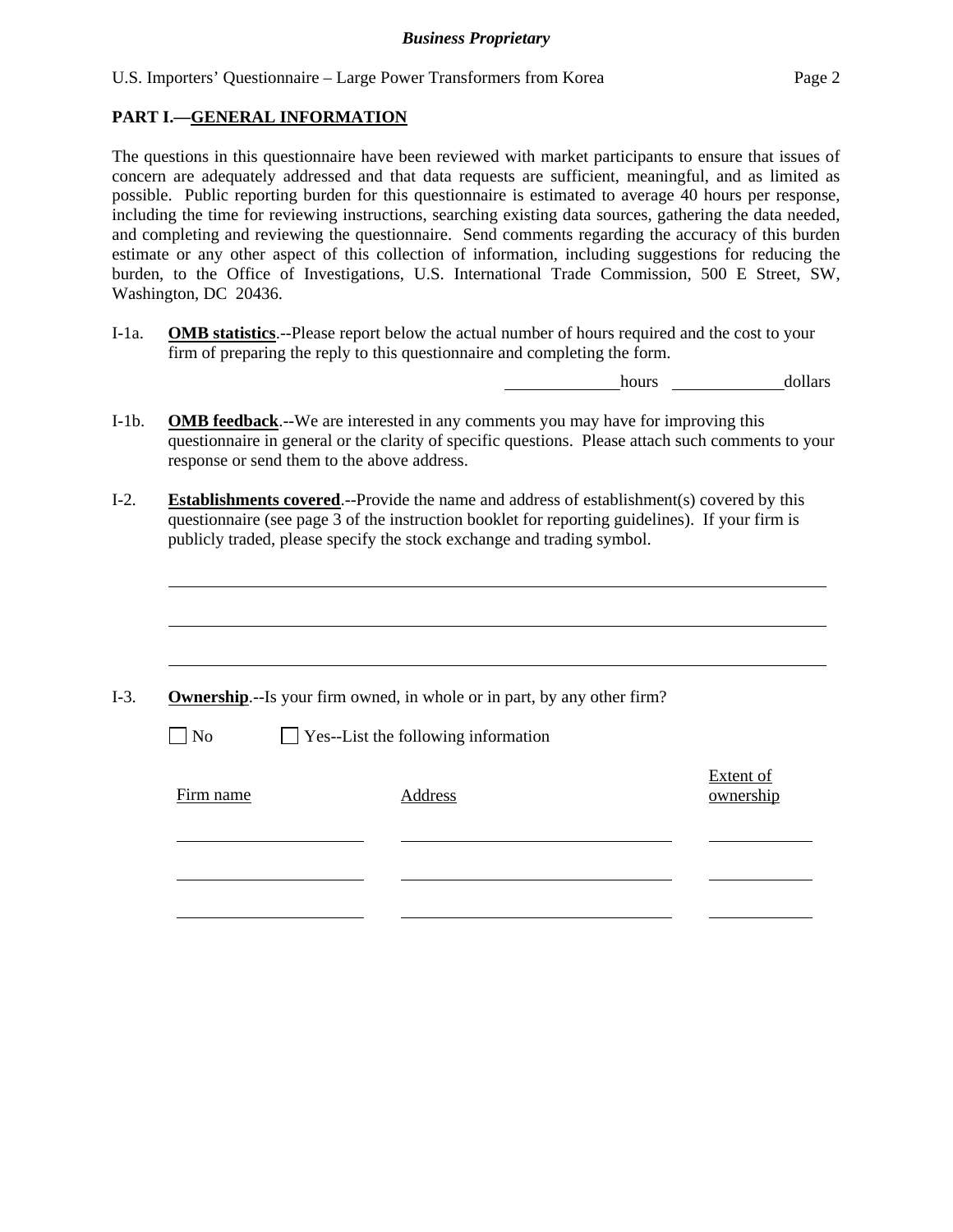# **PART I.--GENERAL INFORMATION***--Continued*

| N <sub>o</sub>          |                                       | $\Box$ Yes--List the following information.                                                                                                                                                    |                                        |
|-------------------------|---------------------------------------|------------------------------------------------------------------------------------------------------------------------------------------------------------------------------------------------|----------------------------------------|
| Firm name               |                                       | <b>Address</b>                                                                                                                                                                                 | Affiliation                            |
|                         |                                       |                                                                                                                                                                                                |                                        |
|                         |                                       | <b>Related producers.</b> --Does your firm have any related firms, either domestic or foreign, that are<br>engaged in the production of large power transformers?                              |                                        |
| $\Box$ No               |                                       | $\Box$ Yes--List the following information.                                                                                                                                                    |                                        |
| Firm name               |                                       | <b>Address</b>                                                                                                                                                                                 | <b>Affiliation</b>                     |
|                         |                                       | <b>Importing operations</b> .--Please indicate the nature of your firm's importing operations on large<br>power transformers. More than one answer may be applicable.                          |                                        |
| Importer of record      |                                       |                                                                                                                                                                                                | Takes title to the imported product(s) |
|                         | Consignee of the imported products(s) |                                                                                                                                                                                                | Customs broker or freight forwarder.   |
| individual to contact). |                                       | <b>Consignee.</b> --If your firm is an importer of record of large power transformers but is not the<br>consignee, please list the consignees below (firm name, address, telephone number, and |                                        |
|                         |                                       | Address                                                                                                                                                                                        | Contact person and phone<br>number     |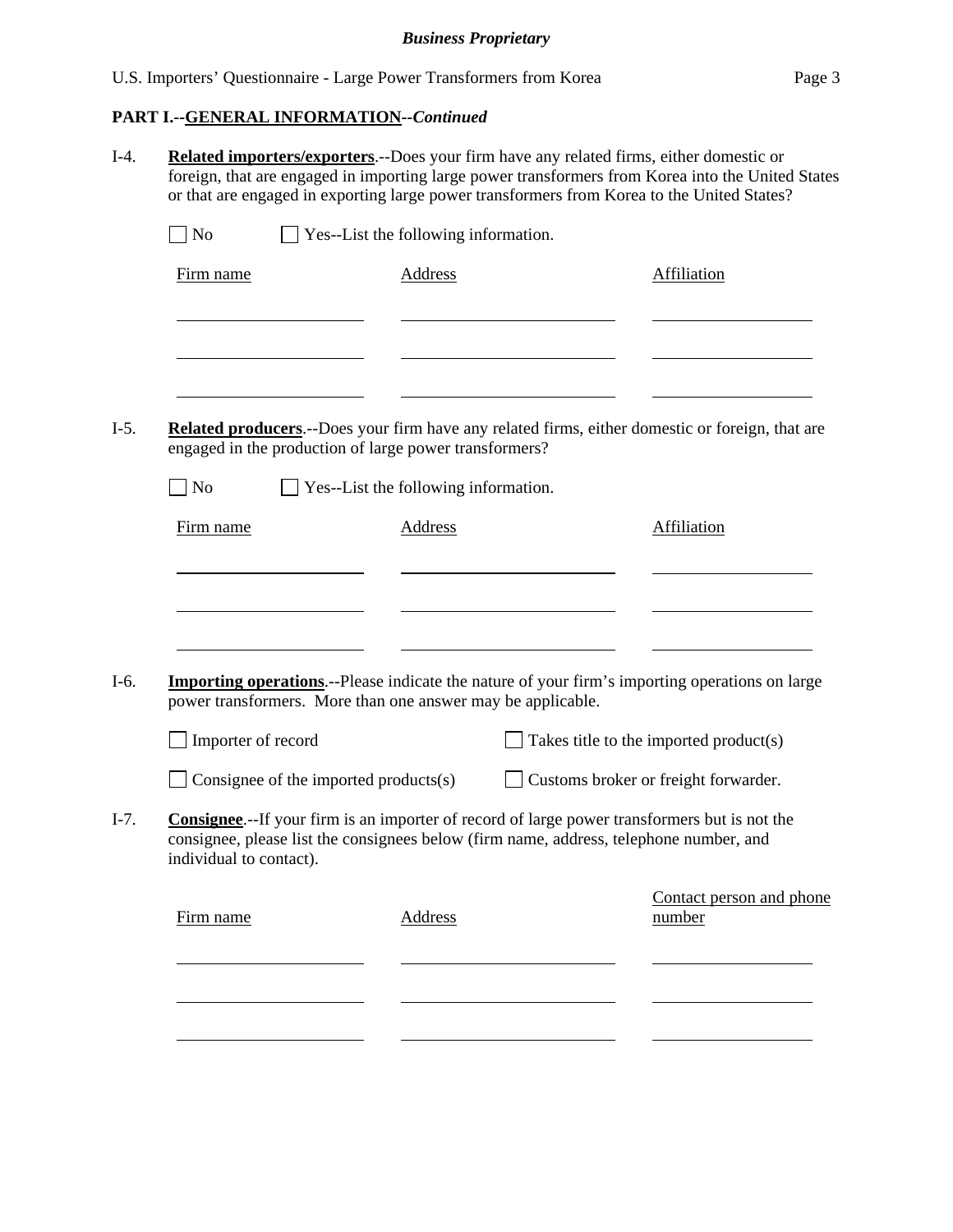U.S. Importers' Questionnaire - Large Power Transformers from Korea Page 4

#### **PART I.--GENERAL INFORMATION***--Continued*

- I-8. **FTZ or bonded warehouses**.--Please indicate whether your firm enters large power transformers into, or withdraws such merchandise from, foreign trade zones or bonded warehouses. Foreign trade zones  $\Box$  No  $\Box$  Yes Bonded warehouses  $\Box$  No  $\Box$  Yes
- I-9. **Temporary importation under bond**.--Please indicate whether your firm imports large power transformers under the TIB (temporary importation under bond) program.

| $\overline{\text{No}}$ | Yes |
|------------------------|-----|
|------------------------|-----|

I-10. **Third-country trade activities**.--To your knowledge, have the products subject to this proceeding been the subject of any other import relief proceedings in the United States or in any other countries?

l

No Yes–Please specify.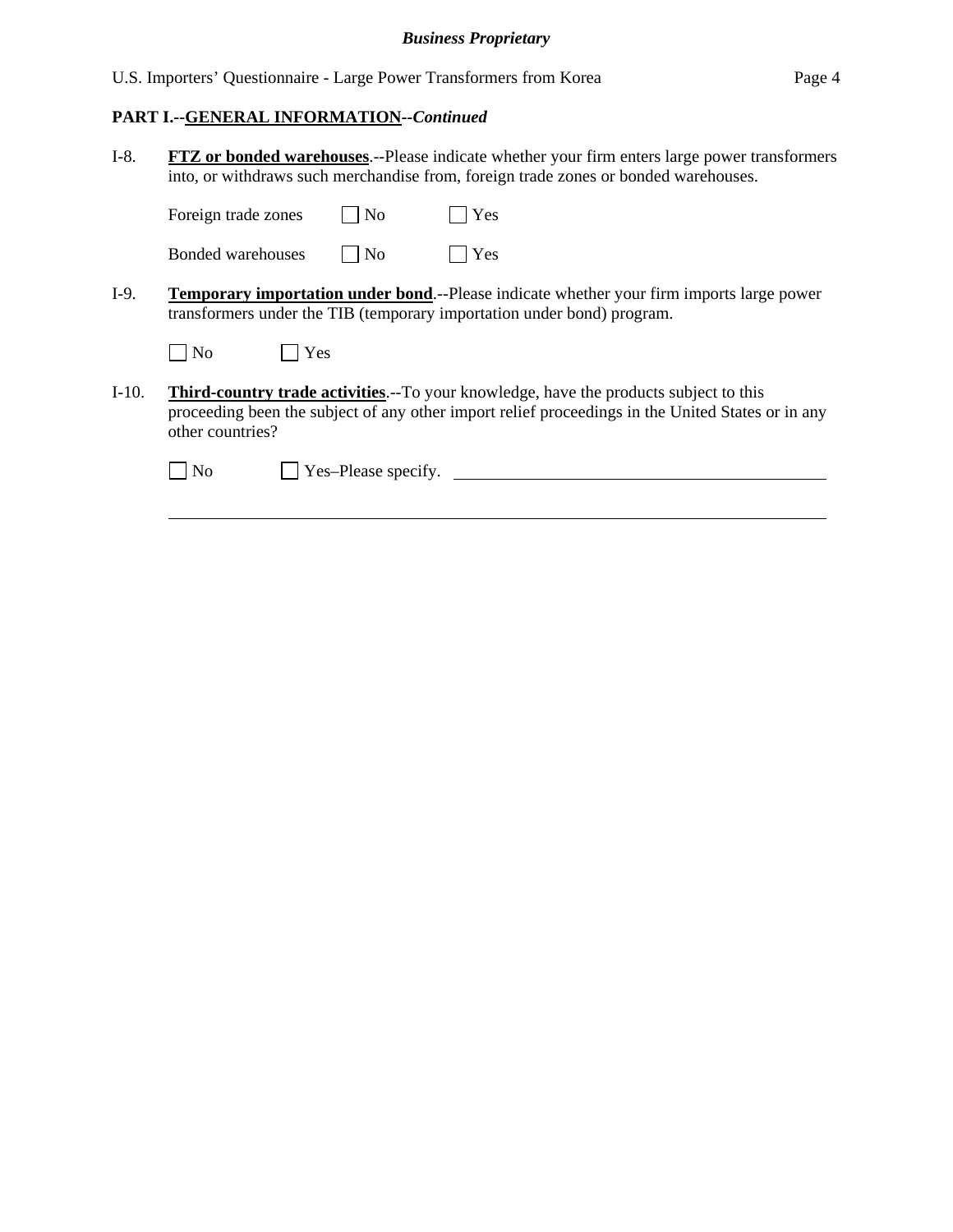#### **PART II.--TRADE AND RELATED INFORMATION**

Further information on this part of the questionnaire can be obtained from **Edward Petronzio (202-205- 3176, edward.petronzio@usitc.gov). Supply all data requested on a calendar-year basis**.

II-1. Please identify the individual to be contacted regarding the confidential information requested in part II.

| Name and title: |  |  |
|-----------------|--|--|
|                 |  |  |

Please indicate the manner by which Commission staff may contact the individual responsible for parts I with questions regarding the submitted confidential information.

| $\cdot$ $\cdot$<br>_<br>±-mail: | $\mathbf{\mathbf{\mathsf{\Gamma}}}\mathbf{\mathsf{\Gamma}}$<br>Telephone: |
|---------------------------------|---------------------------------------------------------------------------|
| Fax:                            |                                                                           |

II-2. **Changes in operations.--**Please indicate whether your firm has experienced any of the following changes in relation to the importation of large power transformers since January 1, 2008.

| (check as many as appropriate)                                     | (please describe in some detail) |
|--------------------------------------------------------------------|----------------------------------|
| office or warehouse openings,<br>expansions, or acquisitions       |                                  |
| office or warehouse closings,<br>consolidations, or relocations    |                                  |
| $\Box$ prolonged shutdowns or<br>curtailments of import operations |                                  |
| $\Box$ other (e.g., changes in<br>technology, revised labor        |                                  |

- II-3. **Arranged U.S. imports**.—(a) Has your firm imported or arranged for the importation of large power transformers from Korea for delivery after June 30, 2011?
	- No Ses–Please indicate the quantities of these orders and the dates they are to be delivered.

## **NOTE: PLEASE REPORT QUANTITY IN MEGAVOLT AMPERES (MVA) AND UNITS**

| Imports from Korea:         | Date of delivery |  |
|-----------------------------|------------------|--|
| Quantity of imports (MVA)   |                  |  |
| Quantity of imports (units) |                  |  |
| Value of imports (\$1,000)  |                  |  |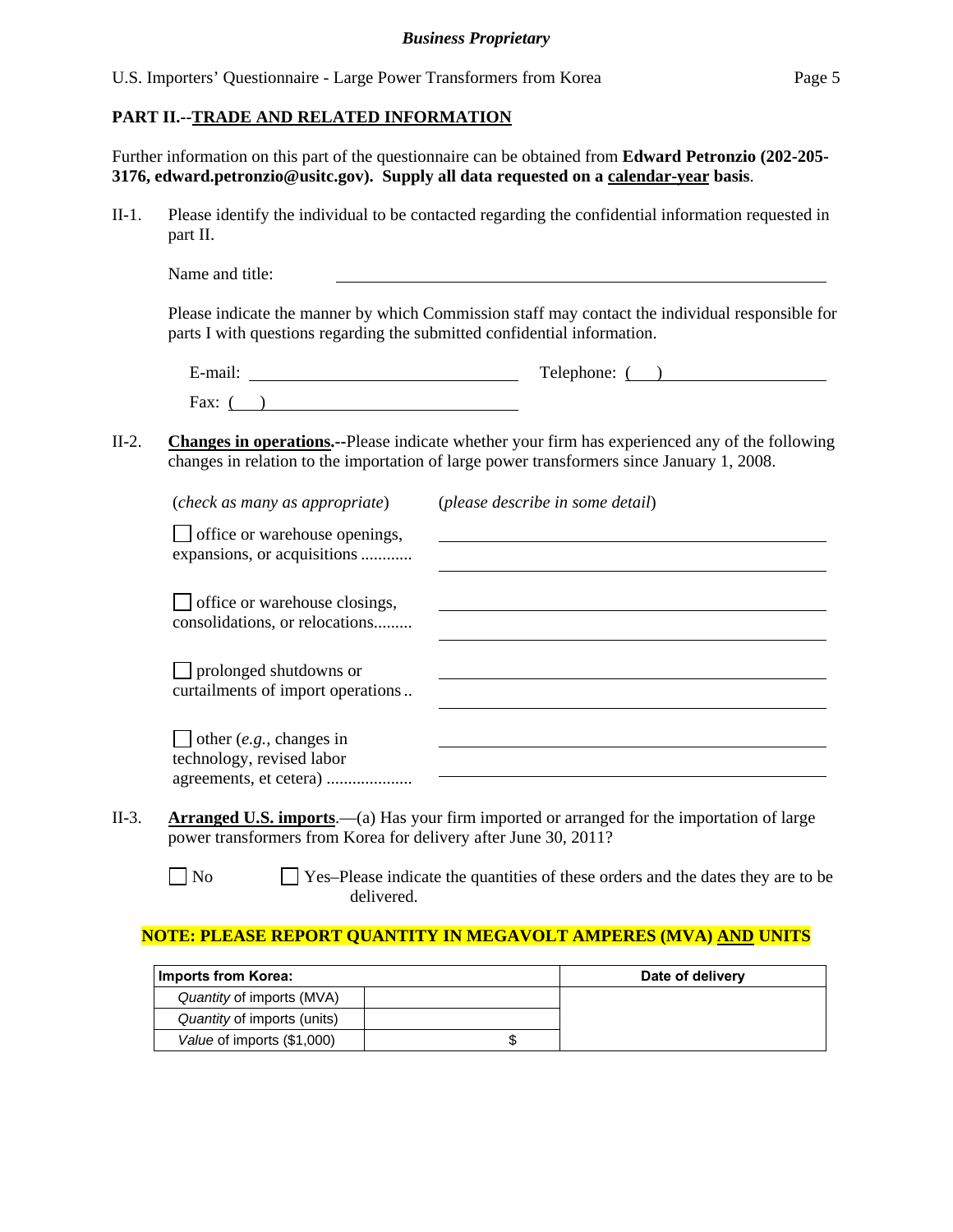l

l

l

l

l

II-4. **Reasons for importing**.--If your firm also produces large power transformers in the United States, please indicate your reasons for importing this product. If your reasons differ by source, please elaborate.

II-5. **HTS Classification**.--Please list the Harmonized Tariff Schedule of the United States ("HTS") statistical reporting numbers (e.g., HTS numbers 8504.23.0040, 8504.23.0080, or other) under which you have imported large power transformers at any time since January 1, 2008.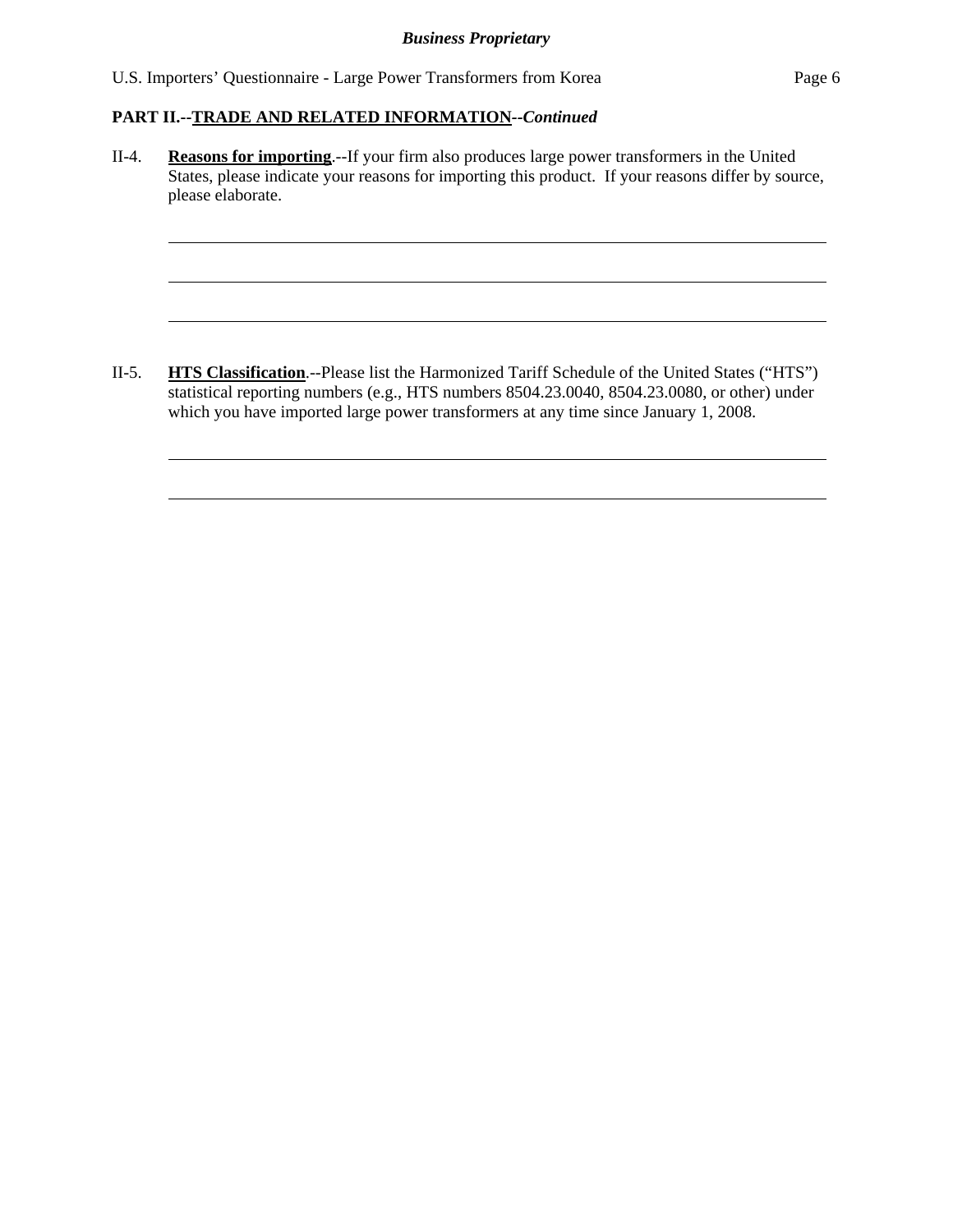U.S. Importers' Questionnaire - Large Power Transformers from Korea Page 7

#### **PART II.--TRADE AND RELATED INFORMATION***--Continued*

II-6a. **IMPORTS FROM KOREA** .–Did your firm import large power transformers from Korea any time since January 1, 2008?

No.  $\Box$  Yes-- Report your firm's imports, shipments and inventories of large power transformers imported from Korea during the specified periods. (See definitions in the instruction booklet.)

#### **NOTE: PLEASE REPORT QUANTITY IN MEGAVOLT AMPERES (MVA) AND VALUE IN \$1,000**

|                                                                                                                                                                                                                                                                                                                                               |                       | Quantity (in MVA), value (in \$1,000) |              |      |      |
|-----------------------------------------------------------------------------------------------------------------------------------------------------------------------------------------------------------------------------------------------------------------------------------------------------------------------------------------------|-----------------------|---------------------------------------|--------------|------|------|
|                                                                                                                                                                                                                                                                                                                                               | <b>Calendar years</b> |                                       | January-June |      |      |
| <b>Item</b>                                                                                                                                                                                                                                                                                                                                   | 2008                  | 2009                                  | 2010         | 2010 | 2011 |
| Beginning-of-period inventories (MVA)                                                                                                                                                                                                                                                                                                         |                       |                                       |              |      |      |
| $Imports:$ <sup>1</sup>                                                                                                                                                                                                                                                                                                                       |                       |                                       |              |      |      |
| Quantity of imports (MVA)                                                                                                                                                                                                                                                                                                                     |                       |                                       |              |      |      |
| Value of imports                                                                                                                                                                                                                                                                                                                              |                       |                                       |              |      |      |
| U.S. shipments:                                                                                                                                                                                                                                                                                                                               |                       |                                       |              |      |      |
| <b>Commercial shipments:</b>                                                                                                                                                                                                                                                                                                                  |                       |                                       |              |      |      |
| Quantity of commercial shipments (MVA)                                                                                                                                                                                                                                                                                                        |                       |                                       |              |      |      |
| Value of commercial shipments                                                                                                                                                                                                                                                                                                                 |                       |                                       |              |      |      |
| Internal consumption/company transfers:                                                                                                                                                                                                                                                                                                       |                       |                                       |              |      |      |
| Quantity of internal consumption/transfers<br>(MVA)                                                                                                                                                                                                                                                                                           |                       |                                       |              |      |      |
| Value <sup>2</sup> of internal consumption/transfers                                                                                                                                                                                                                                                                                          |                       |                                       |              |      |      |
| Export shipments: <sup>3</sup>                                                                                                                                                                                                                                                                                                                |                       |                                       |              |      |      |
| Quantity of export shipments (MVA)                                                                                                                                                                                                                                                                                                            |                       |                                       |              |      |      |
| Value of export shipments                                                                                                                                                                                                                                                                                                                     |                       |                                       |              |      |      |
| End-of-period inventories <sup>4</sup> ( $MVA$ )                                                                                                                                                                                                                                                                                              |                       |                                       |              |      |      |
| <b>Channels of distribution:</b>                                                                                                                                                                                                                                                                                                              |                       |                                       |              |      |      |
| U.S. shipments to distributors (MVA)                                                                                                                                                                                                                                                                                                          |                       |                                       |              |      |      |
| U.S. shipments to end users (MVA)                                                                                                                                                                                                                                                                                                             |                       |                                       |              |      |      |
| <sup>1</sup> Please identify the foreign producers, if known:                                                                                                                                                                                                                                                                                 |                       |                                       |              |      |      |
| <sup>2</sup> Sales to related firms (including internal consumption) must be valued at fair market value. In the event that you use a different<br>basis for valuing these sales within your company, please specify that basis (e.g., cost, cost plus, etc.) and provide value data using<br>that basis for each of the periods noted above: |                       |                                       |              |      |      |
| <sup>3</sup> Identify your principal export markets:<br>Reconciliation of data.--Please note that the quantities (MVA) reported above should reconcile as follows: beginning-of-period<br>inventories, plus imports, less total shipments, equals end-of-period inventories. Do the data reported reconcile?                                  |                       |                                       |              |      |      |

Yes No--Please explain: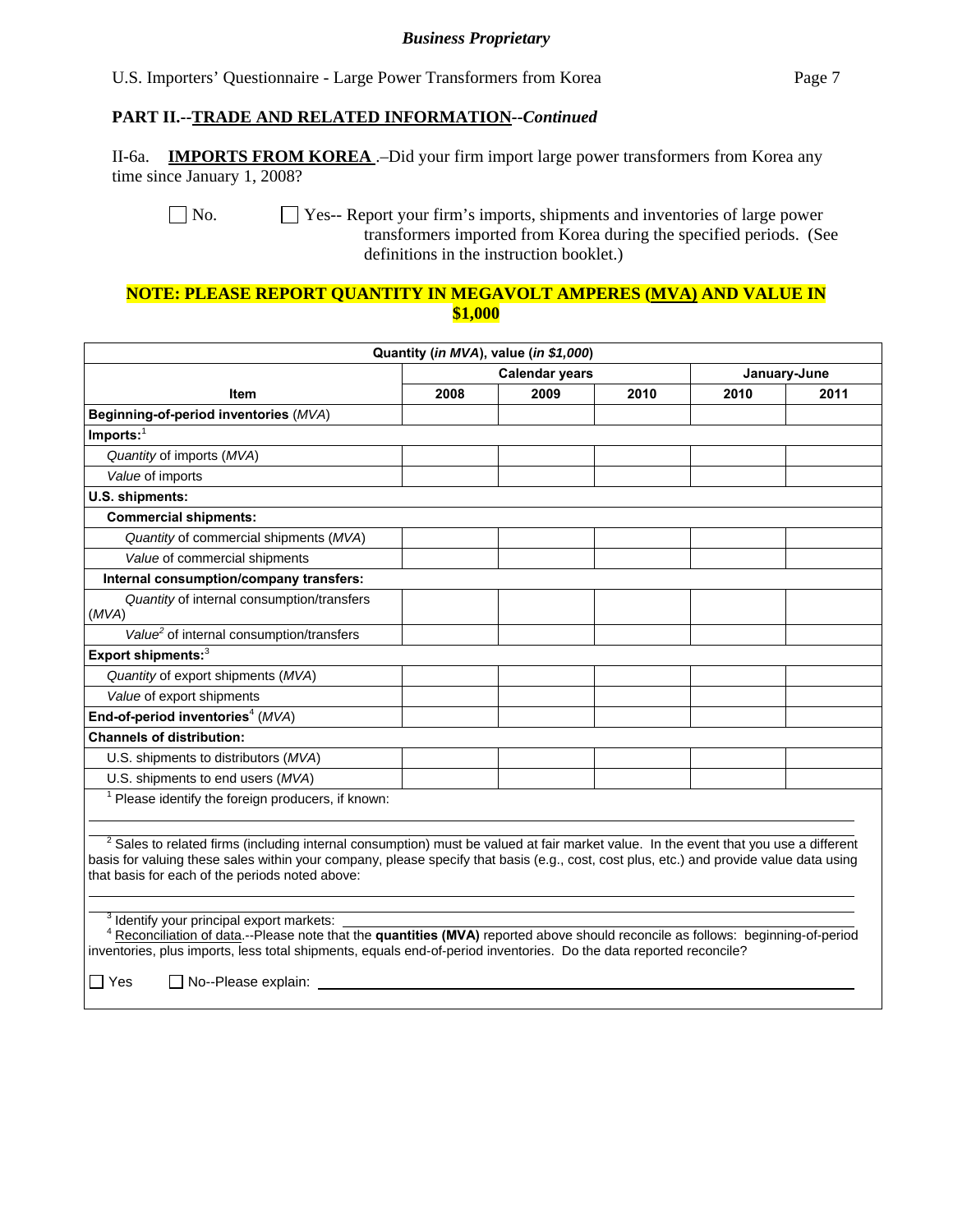U.S. Importers' Questionnaire - Large Power Transformers from Korea Page 8

#### **PART II.--TRADE AND RELATED INFORMATION***--Continued*

II-6b. **IMPORTS FROM KOREA** .–Did your firm import large power transformers from Korea any time since January 1, 2008?

No.  $\Box$  Yes-- Report your firm's imports, shipments and inventories of large power transformers imported from Korea during the specified periods. (See definitions in the instruction booklet.)

### **NOTE: PLEASE REPORT QUANTITY IN UNITS OF LARGE POWER TRANSFORMERS**

|                                                                                                                                  | Quantity (in units)   |      |      |              |      |
|----------------------------------------------------------------------------------------------------------------------------------|-----------------------|------|------|--------------|------|
|                                                                                                                                  | <b>Calendar years</b> |      |      | January-June |      |
| <b>Item</b>                                                                                                                      | 2008                  | 2009 | 2010 | 2010         | 2011 |
| Beginning-of-period inventories (units)                                                                                          |                       |      |      |              |      |
| Imports:                                                                                                                         |                       |      |      |              |      |
| Quantity of imports (units)                                                                                                      |                       |      |      |              |      |
| U.S. shipments:                                                                                                                  |                       |      |      |              |      |
| <b>Commercial shipments:</b>                                                                                                     |                       |      |      |              |      |
| Quantity of commercial shipments (units)                                                                                         |                       |      |      |              |      |
| Internal consumption/company transfers:                                                                                          |                       |      |      |              |      |
| Quantity of internal consumption/transfers                                                                                       |                       |      |      |              |      |
| units)                                                                                                                           |                       |      |      |              |      |
| <b>Export shipments:</b>                                                                                                         |                       |      |      |              |      |
| Quantity of export shipments (units)                                                                                             |                       |      |      |              |      |
| End-of-period inventories <sup>1</sup> (units)                                                                                   |                       |      |      |              |      |
| Reconciliation of data.--Please note that the quantities (UNITS) reported above should reconcile as follows: beginning-of-period |                       |      |      |              |      |
| inventories, plus imports, less total shipments, equals end-of-period inventories. Do the data reported reconcile?               |                       |      |      |              |      |
| l Yes<br>No--Please explain:                                                                                                     |                       |      |      |              |      |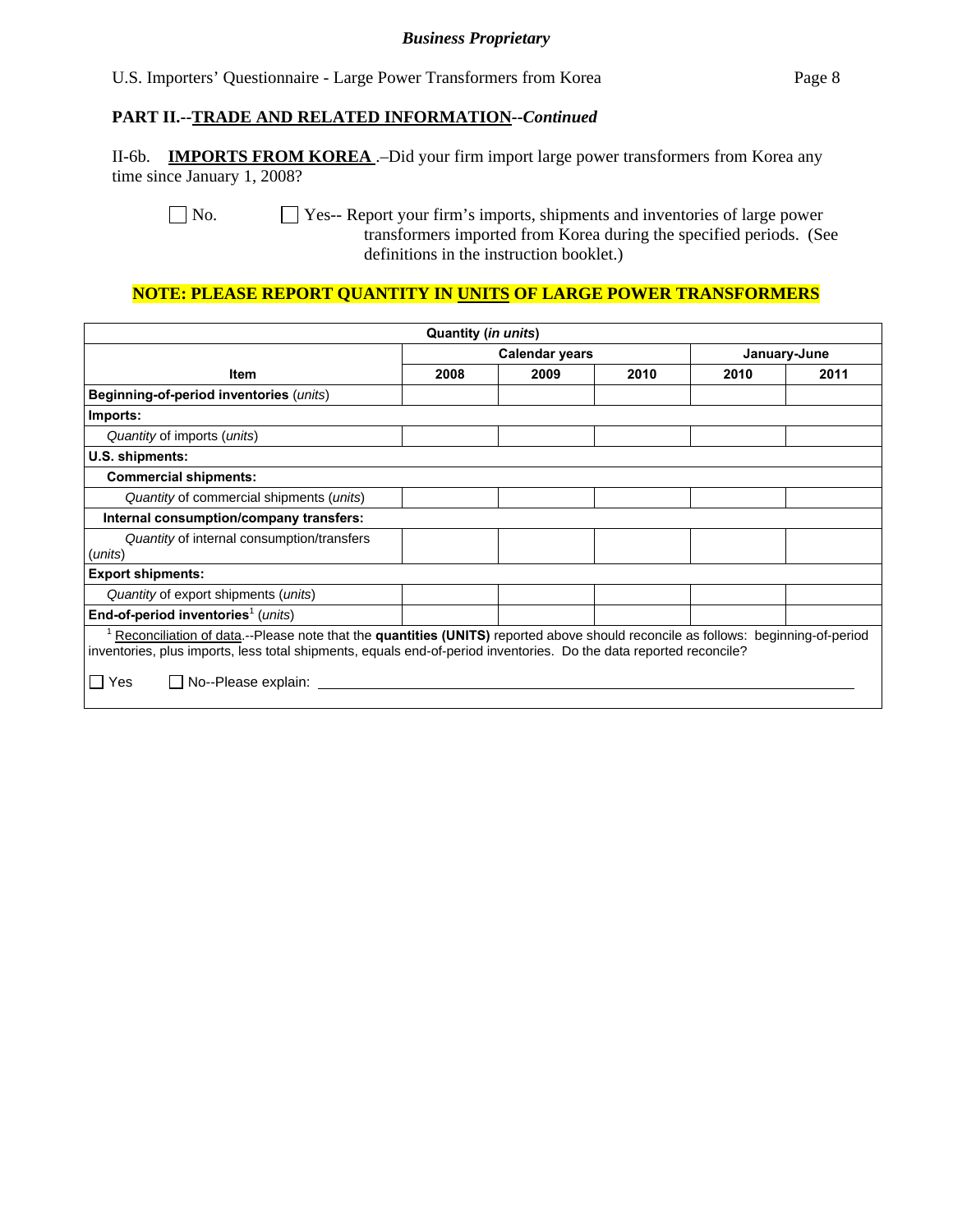U.S. Importers' Questionnaire - Large Power Transformers from Korea Page 9

#### **PART II.--TRADE AND RELATED INFORMATION***--Continued*

II-7a. **IMPORTS FROM MEXICO** .–Did your firm import large power transformers from Mexico any time since January 1, 2008?

 No. Yes-- Report your firm's imports, shipments and inventories of large power transformers imported from Mexico during the specified periods. (See definitions in the instruction booklet.)

## **NOTE: PLEASE REPORT QUANTITY IN MVA AND VALUE IN \$1,000**

|                                                                                                                                                                                                                                                                                                                                                                  |                                       | Quantity (in MVA), value (in \$1,000) |      |      |      |
|------------------------------------------------------------------------------------------------------------------------------------------------------------------------------------------------------------------------------------------------------------------------------------------------------------------------------------------------------------------|---------------------------------------|---------------------------------------|------|------|------|
|                                                                                                                                                                                                                                                                                                                                                                  | <b>Calendar years</b><br>January-June |                                       |      |      |      |
| <b>Item</b>                                                                                                                                                                                                                                                                                                                                                      | 2008                                  | 2009                                  | 2010 | 2010 | 2011 |
| Beginning-of-period inventories (MVA)                                                                                                                                                                                                                                                                                                                            |                                       |                                       |      |      |      |
| $Imports:$ <sup>1</sup>                                                                                                                                                                                                                                                                                                                                          |                                       |                                       |      |      |      |
| Quantity of imports (MVA)                                                                                                                                                                                                                                                                                                                                        |                                       |                                       |      |      |      |
| Value of imports                                                                                                                                                                                                                                                                                                                                                 |                                       |                                       |      |      |      |
| U.S. shipments:                                                                                                                                                                                                                                                                                                                                                  |                                       |                                       |      |      |      |
| <b>Commercial shipments:</b>                                                                                                                                                                                                                                                                                                                                     |                                       |                                       |      |      |      |
| Quantity of commercial shipments (MVA)                                                                                                                                                                                                                                                                                                                           |                                       |                                       |      |      |      |
| Value of commercial shipments                                                                                                                                                                                                                                                                                                                                    |                                       |                                       |      |      |      |
| Internal consumption/company transfers:                                                                                                                                                                                                                                                                                                                          |                                       |                                       |      |      |      |
| Quantity of internal consumption/transfers<br>(MVA)                                                                                                                                                                                                                                                                                                              |                                       |                                       |      |      |      |
| Value <sup>2</sup> of internal consumption/transfers                                                                                                                                                                                                                                                                                                             |                                       |                                       |      |      |      |
| Export shipments: <sup>3</sup>                                                                                                                                                                                                                                                                                                                                   |                                       |                                       |      |      |      |
| Quantity of export shipments (MVA)                                                                                                                                                                                                                                                                                                                               |                                       |                                       |      |      |      |
| Value of export shipments                                                                                                                                                                                                                                                                                                                                        |                                       |                                       |      |      |      |
| End-of-period inventories <sup>4</sup> (MVA)                                                                                                                                                                                                                                                                                                                     |                                       |                                       |      |      |      |
| <b>Channels of distribution:</b>                                                                                                                                                                                                                                                                                                                                 |                                       |                                       |      |      |      |
| U.S. shipments to distributors (MVA)                                                                                                                                                                                                                                                                                                                             |                                       |                                       |      |      |      |
| U.S. shipments to end users (MVA)                                                                                                                                                                                                                                                                                                                                |                                       |                                       |      |      |      |
| <sup>1</sup> Please identify the foreign producers, if known:                                                                                                                                                                                                                                                                                                    |                                       |                                       |      |      |      |
| <sup>2</sup> Sales to related firms (including internal consumption) must be valued at fair market value. In the event that you use a different<br>basis for valuing these sales within your company, please specify that basis (e.g., cost, cost plus, etc.) and provide value data using<br>that basis for each of the periods noted above:                    |                                       |                                       |      |      |      |
| <sup>3</sup> Identify your principal export markets:<br><sup>4</sup> Reconciliation of data.--Please note that the quantities (MVA) reported above should reconcile as follows: beginning-of-period<br>inventories, plus imports, less total shipments, equals end-of-period inventories. Do the data reported reconcile?<br>$\Box$ No--Please explain:<br>□ Yes |                                       |                                       |      |      |      |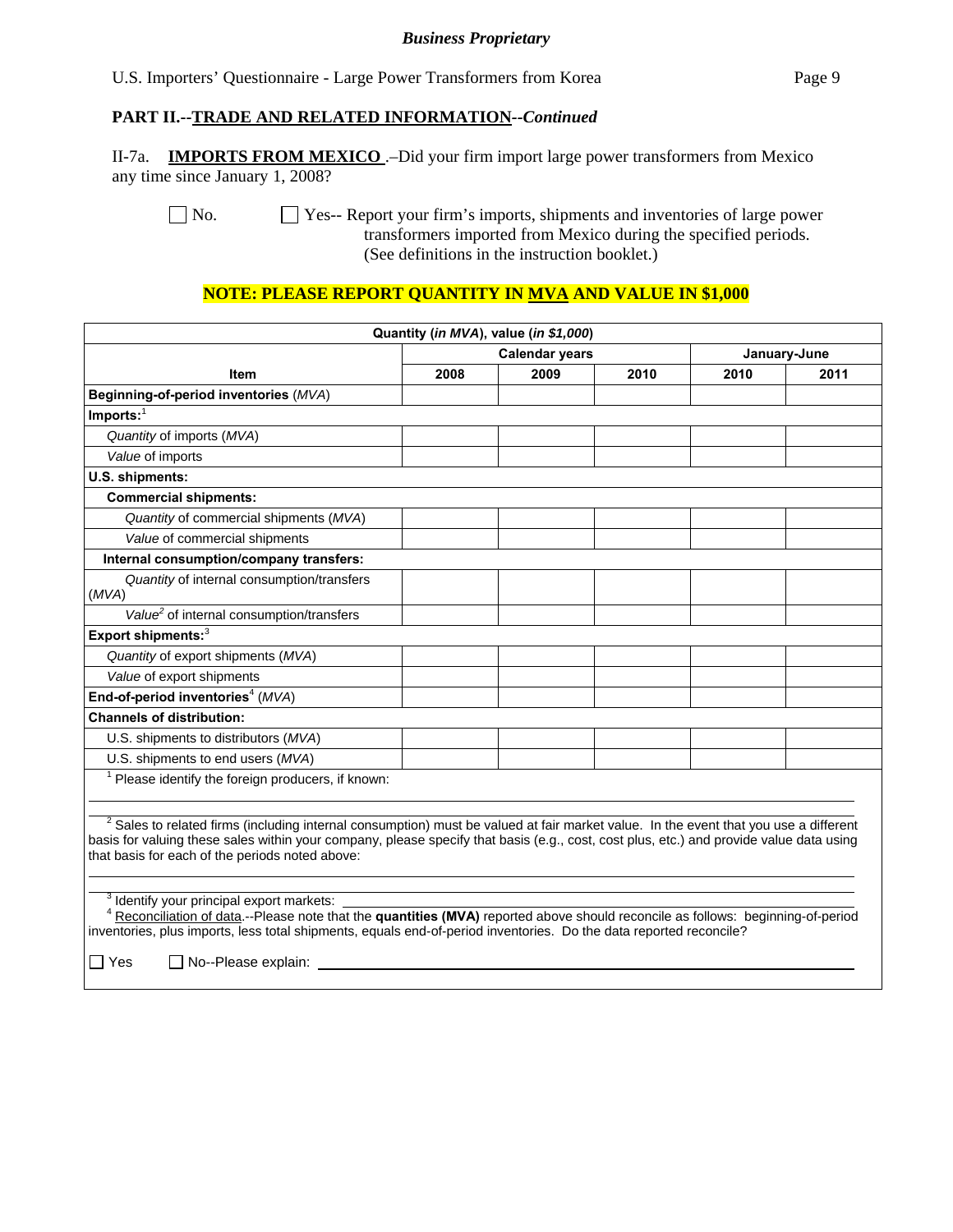U.S. Importers' Questionnaire - Large Power Transformers from Korea Page 10

#### **PART II.--TRADE AND RELATED INFORMATION***--Continued*

II-7b. **IMPORTS FROM MEXICO** .–Did your firm import large power transformers from Mexico any time since January 1, 2008?

No.  $\Box$  Yes-- Report your firm's imports, shipments and inventories of large power transformers imported from Mexico during the specified periods. (See definitions in the instruction booklet.)

## **NOTE: PLEASE REPORT QUANTITY IN UNITS OF LARGE POWER TRANSFORMERS**

|                                                                                                                                  | Quantity (in units)                   |      |      |      |      |
|----------------------------------------------------------------------------------------------------------------------------------|---------------------------------------|------|------|------|------|
|                                                                                                                                  | <b>Calendar years</b><br>January-June |      |      |      |      |
| Item                                                                                                                             | 2008                                  | 2009 | 2010 | 2010 | 2011 |
| Beginning-of-period inventories (units)                                                                                          |                                       |      |      |      |      |
| Imports:                                                                                                                         |                                       |      |      |      |      |
| Quantity of imports (units)                                                                                                      |                                       |      |      |      |      |
| U.S. shipments:                                                                                                                  |                                       |      |      |      |      |
| <b>Commercial shipments:</b>                                                                                                     |                                       |      |      |      |      |
| Quantity of commercial shipments (units)                                                                                         |                                       |      |      |      |      |
| Internal consumption/company transfers:                                                                                          |                                       |      |      |      |      |
| Quantity of internal consumption/transfers                                                                                       |                                       |      |      |      |      |
| (units)                                                                                                                          |                                       |      |      |      |      |
| <b>Export shipments:</b>                                                                                                         |                                       |      |      |      |      |
| Quantity of export shipments (units)                                                                                             |                                       |      |      |      |      |
| End-of-period inventories <sup>1</sup> (units)                                                                                   |                                       |      |      |      |      |
| Reconciliation of data.--Please note that the quantities (UNITS) reported above should reconcile as follows: beginning-of-period |                                       |      |      |      |      |
| inventories, plus imports, less total shipments, equals end-of-period inventories. Do the data reported reconcile?               |                                       |      |      |      |      |
| No--Please explain:<br>l IYes                                                                                                    |                                       |      |      |      |      |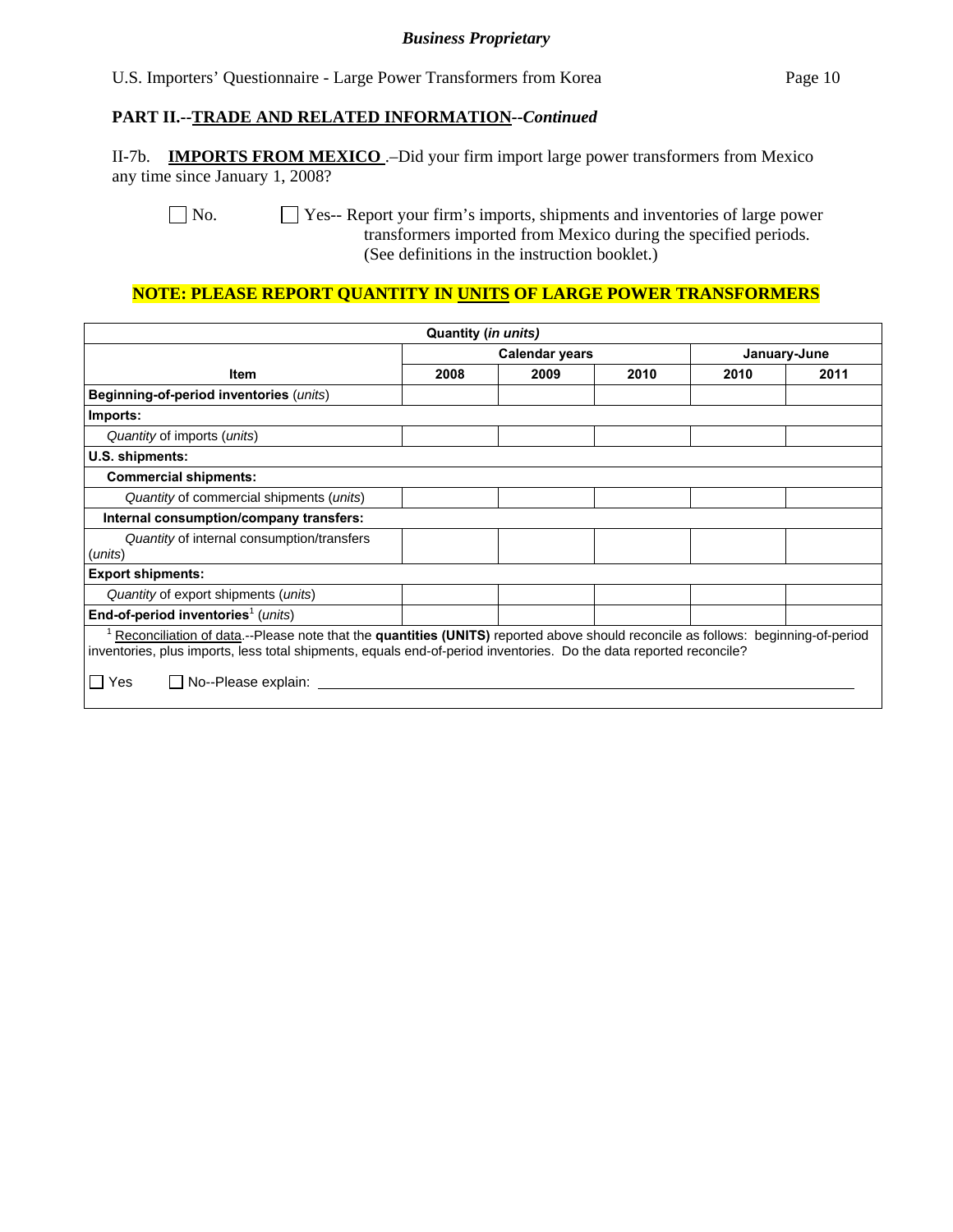U.S. Importers' Questionnaire - Large Power Transformers from Korea Page 11

#### **PART II.--TRADE AND RELATED INFORMATION***--Continued*

II-8a. **IMPORTS FROM ALL OTHER SOURCES COMBINED**.–Report your firm's imports and your firm's shipments and inventories of large power transformers imported from **all other sources combined (countries other than Korea and Mexico)** by your firm during the specified periods. (See definitions in the instruction booklet.)

 No. Yes-- Report your firm's imports, shipments and inventories of large power transformers imported from all other sources combined during the specified periods. (See definitions in the instruction booklet.)

## **NOTE: PLEASE REPORT QUANTITY IN MVA AND VALUE IN \$1,000**

|                                                                                                                                                                                                                                                                                                                                                                                                                                                                                                                                                                                                                                                                                                                 |                       | Quantity (in MVA), value (in \$1,000) |      |              |      |
|-----------------------------------------------------------------------------------------------------------------------------------------------------------------------------------------------------------------------------------------------------------------------------------------------------------------------------------------------------------------------------------------------------------------------------------------------------------------------------------------------------------------------------------------------------------------------------------------------------------------------------------------------------------------------------------------------------------------|-----------------------|---------------------------------------|------|--------------|------|
|                                                                                                                                                                                                                                                                                                                                                                                                                                                                                                                                                                                                                                                                                                                 | <b>Calendar years</b> |                                       |      | January-June |      |
| <b>Item</b>                                                                                                                                                                                                                                                                                                                                                                                                                                                                                                                                                                                                                                                                                                     | 2008                  | 2009                                  | 2010 | 2010         | 2011 |
| Beginning-of-period inventories (MVA)                                                                                                                                                                                                                                                                                                                                                                                                                                                                                                                                                                                                                                                                           |                       |                                       |      |              |      |
| $Imports:$ <sup>1</sup>                                                                                                                                                                                                                                                                                                                                                                                                                                                                                                                                                                                                                                                                                         |                       |                                       |      |              |      |
| Quantity of imports (MVA)                                                                                                                                                                                                                                                                                                                                                                                                                                                                                                                                                                                                                                                                                       |                       |                                       |      |              |      |
| Value of imports                                                                                                                                                                                                                                                                                                                                                                                                                                                                                                                                                                                                                                                                                                |                       |                                       |      |              |      |
| U.S. shipments:                                                                                                                                                                                                                                                                                                                                                                                                                                                                                                                                                                                                                                                                                                 |                       |                                       |      |              |      |
| <b>Commercial shipments:</b>                                                                                                                                                                                                                                                                                                                                                                                                                                                                                                                                                                                                                                                                                    |                       |                                       |      |              |      |
| Quantity of commercial shipments (MVA)                                                                                                                                                                                                                                                                                                                                                                                                                                                                                                                                                                                                                                                                          |                       |                                       |      |              |      |
| Value of commercial shipments                                                                                                                                                                                                                                                                                                                                                                                                                                                                                                                                                                                                                                                                                   |                       |                                       |      |              |      |
| Internal consumption/company transfers:                                                                                                                                                                                                                                                                                                                                                                                                                                                                                                                                                                                                                                                                         |                       |                                       |      |              |      |
| Quantity of internal consumption/transfers<br>(MVA)                                                                                                                                                                                                                                                                                                                                                                                                                                                                                                                                                                                                                                                             |                       |                                       |      |              |      |
| Value <sup>2</sup> of internal consumption/transfers                                                                                                                                                                                                                                                                                                                                                                                                                                                                                                                                                                                                                                                            |                       |                                       |      |              |      |
| Export shipments: <sup>3</sup>                                                                                                                                                                                                                                                                                                                                                                                                                                                                                                                                                                                                                                                                                  |                       |                                       |      |              |      |
| Quantity of export shipments (MVA)                                                                                                                                                                                                                                                                                                                                                                                                                                                                                                                                                                                                                                                                              |                       |                                       |      |              |      |
| Value of export shipments                                                                                                                                                                                                                                                                                                                                                                                                                                                                                                                                                                                                                                                                                       |                       |                                       |      |              |      |
| End-of-period inventories <sup>4</sup> ( $MVA$ )                                                                                                                                                                                                                                                                                                                                                                                                                                                                                                                                                                                                                                                                |                       |                                       |      |              |      |
| <b>Channels of distribution:</b>                                                                                                                                                                                                                                                                                                                                                                                                                                                                                                                                                                                                                                                                                |                       |                                       |      |              |      |
| U.S. shipments to distributors (MVA)                                                                                                                                                                                                                                                                                                                                                                                                                                                                                                                                                                                                                                                                            |                       |                                       |      |              |      |
| U.S. shipments to end users (MVA)                                                                                                                                                                                                                                                                                                                                                                                                                                                                                                                                                                                                                                                                               |                       |                                       |      |              |      |
| <sup>1</sup> Please identify the foreign producers, if known:                                                                                                                                                                                                                                                                                                                                                                                                                                                                                                                                                                                                                                                   |                       |                                       |      |              |      |
| <sup>2</sup> Sales to related firms (including internal consumption) must be valued at fair market value. In the event that you use a different<br>basis for valuing these sales within your company, please specify that basis (e.g., cost, cost plus, etc.) and provide value data using<br>that basis for each of the periods noted above:<br><sup>3</sup> Identify your principal export markets:<br><sup>4</sup> Reconciliation of data.--Please note that the quantities (MVA) reported above should reconcile as follows: beginning-of-period<br>inventories, plus imports, less total shipments, equals end-of-period inventories. Do the data reported reconcile?<br>No--Please explain:<br>$\Box$ Yes |                       |                                       |      |              |      |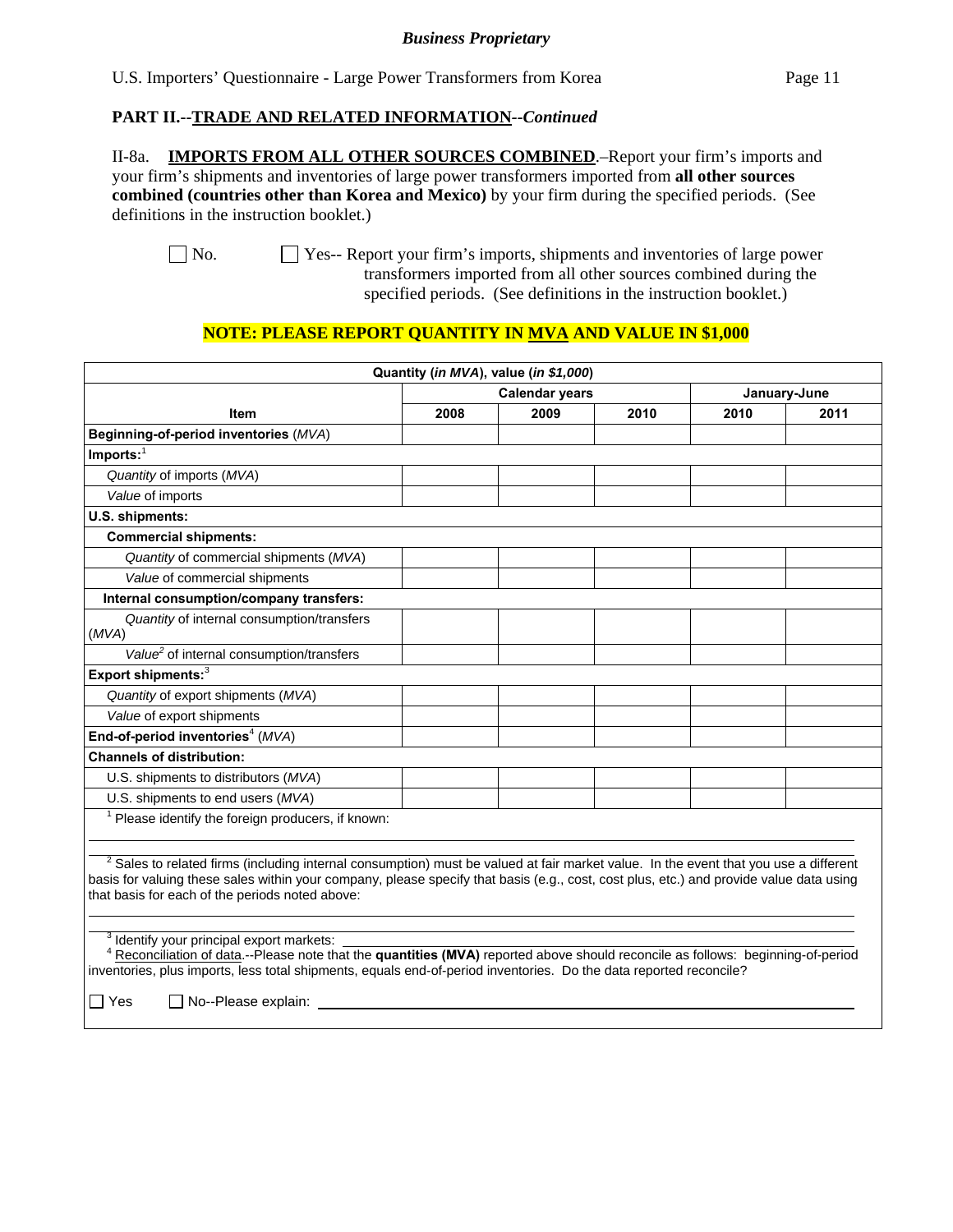U.S. Importers' Questionnaire - Large Power Transformers from Korea Page 12

#### **PART II.--TRADE AND RELATED INFORMATION***--Continued*

II-8b. **IMPORTS FROM ALL OTHER SOURCES COMINED**.–Report your firm's imports and your firm's shipments and inventories of large power transformers imported from **all other sources combined (countries other than Korea and Mexico)** by your firm during the specified periods. (See definitions in the instruction booklet.)

 No. Yes-- Report your firm's imports, shipments and inventories of large power transformers imported from all other sources combined during the specified periods. (See definitions in the instruction booklet.)

## **NOTE: PLEASE REPORT QUANTITY IN UNITS OF LARGE POWER TRANSFORMERS**

|                                                                                                                                                                                                                                                                                                              | Quantity (in units)                   |      |      |      |      |
|--------------------------------------------------------------------------------------------------------------------------------------------------------------------------------------------------------------------------------------------------------------------------------------------------------------|---------------------------------------|------|------|------|------|
|                                                                                                                                                                                                                                                                                                              | <b>Calendar years</b><br>January-June |      |      |      |      |
| <b>Item</b>                                                                                                                                                                                                                                                                                                  | 2008                                  | 2009 | 2010 | 2010 | 2011 |
| Beginning-of-period inventories (units)                                                                                                                                                                                                                                                                      |                                       |      |      |      |      |
| Imports:                                                                                                                                                                                                                                                                                                     |                                       |      |      |      |      |
| Quantity of imports (units)                                                                                                                                                                                                                                                                                  |                                       |      |      |      |      |
| U.S. shipments:                                                                                                                                                                                                                                                                                              |                                       |      |      |      |      |
| <b>Commercial shipments:</b>                                                                                                                                                                                                                                                                                 |                                       |      |      |      |      |
| Quantity of commercial shipments (units)                                                                                                                                                                                                                                                                     |                                       |      |      |      |      |
| Internal consumption/company transfers:                                                                                                                                                                                                                                                                      |                                       |      |      |      |      |
| Quantity of internal consumption/transfers<br>(units)                                                                                                                                                                                                                                                        |                                       |      |      |      |      |
| <b>Export shipments:</b>                                                                                                                                                                                                                                                                                     |                                       |      |      |      |      |
| Quantity of export shipments (units)                                                                                                                                                                                                                                                                         |                                       |      |      |      |      |
| End-of-period inventories <sup>1</sup> (units)                                                                                                                                                                                                                                                               |                                       |      |      |      |      |
| Reconciliation of data.--Please note that the quantities (UNITS) reported above should reconcile as follows: beginning-of-period<br>inventories, plus imports, less total shipments, equals end-of-period inventories. Do the data reported reconcile?<br>No--Please explain: _____<br>Yes<br>$\blacksquare$ |                                       |      |      |      |      |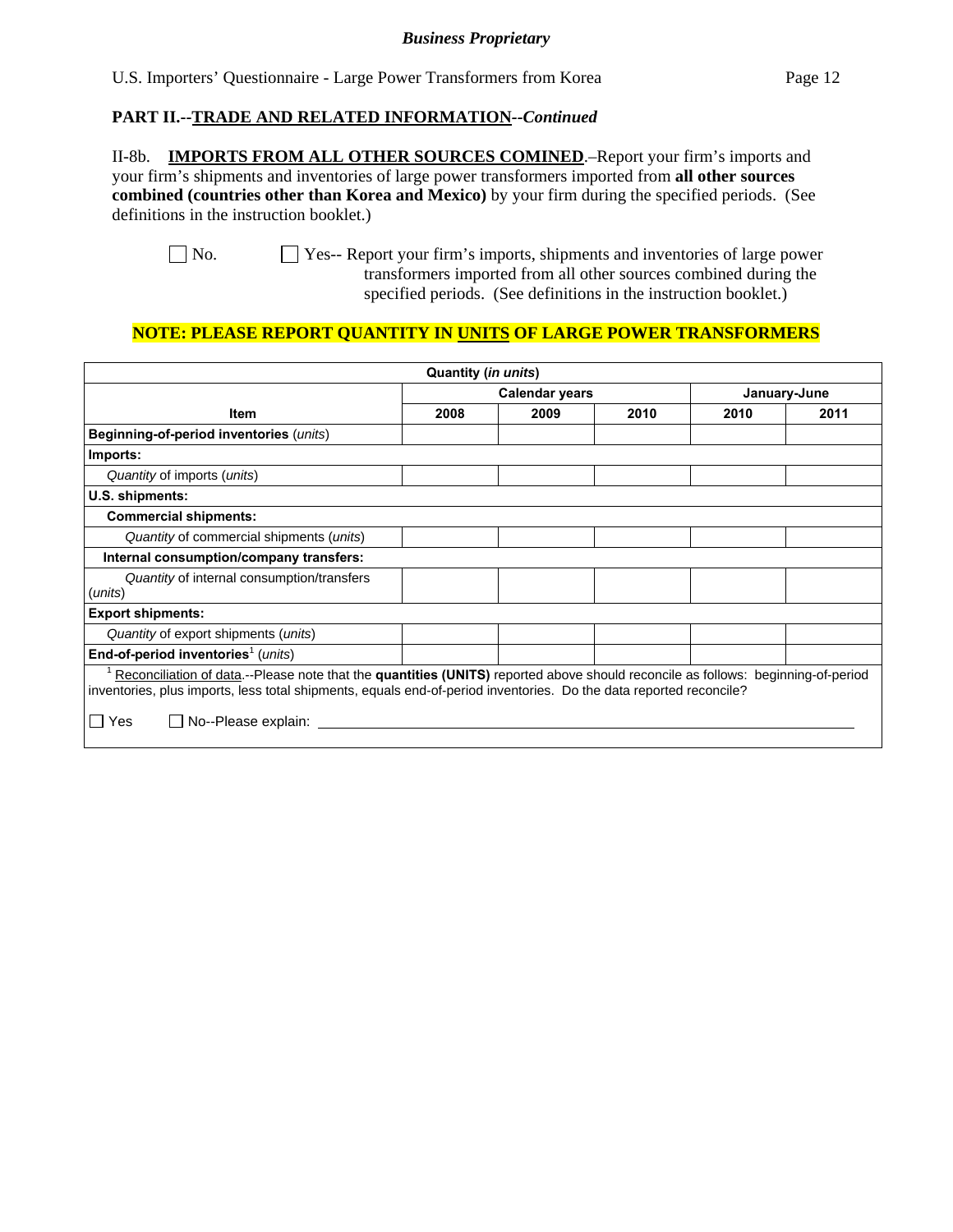## **PART II.--TRADE AND RELATED INFORMATION***--Continued*

II-9. **Korea Foreign Manufacturer / Exporter identification.--**Please identify below the names and addresses of your firm's **FIVE** largest foreign suppliers (whether the foreign manufacturer or just foreign exporter) for large power transformers from Korea in the 2008-10 period. Please also provide the name and fax number or e-mail address of a contact person and the share of the quantity of your firm's total imports of large power transformers that each of these suppliers accounted for in 2010.

| No.                     | Foreign<br>manufacturer /<br><b>Exporter's</b><br>name | Street address (not P.O.<br>box), city, province, and<br>zip code | <b>Contact person</b> | <b>Telephone number</b><br>or e-mail address | Share of<br>2010<br>imports<br>(%) |
|-------------------------|--------------------------------------------------------|-------------------------------------------------------------------|-----------------------|----------------------------------------------|------------------------------------|
|                         |                                                        |                                                                   |                       |                                              |                                    |
| $\mathbf{2}$            |                                                        |                                                                   |                       |                                              |                                    |
| 3                       |                                                        |                                                                   |                       |                                              |                                    |
| $\overline{\mathbf{4}}$ |                                                        |                                                                   |                       |                                              |                                    |
| 5                       |                                                        |                                                                   |                       |                                              |                                    |

Not applicable (*i.e.*, responded "no" to question II-6)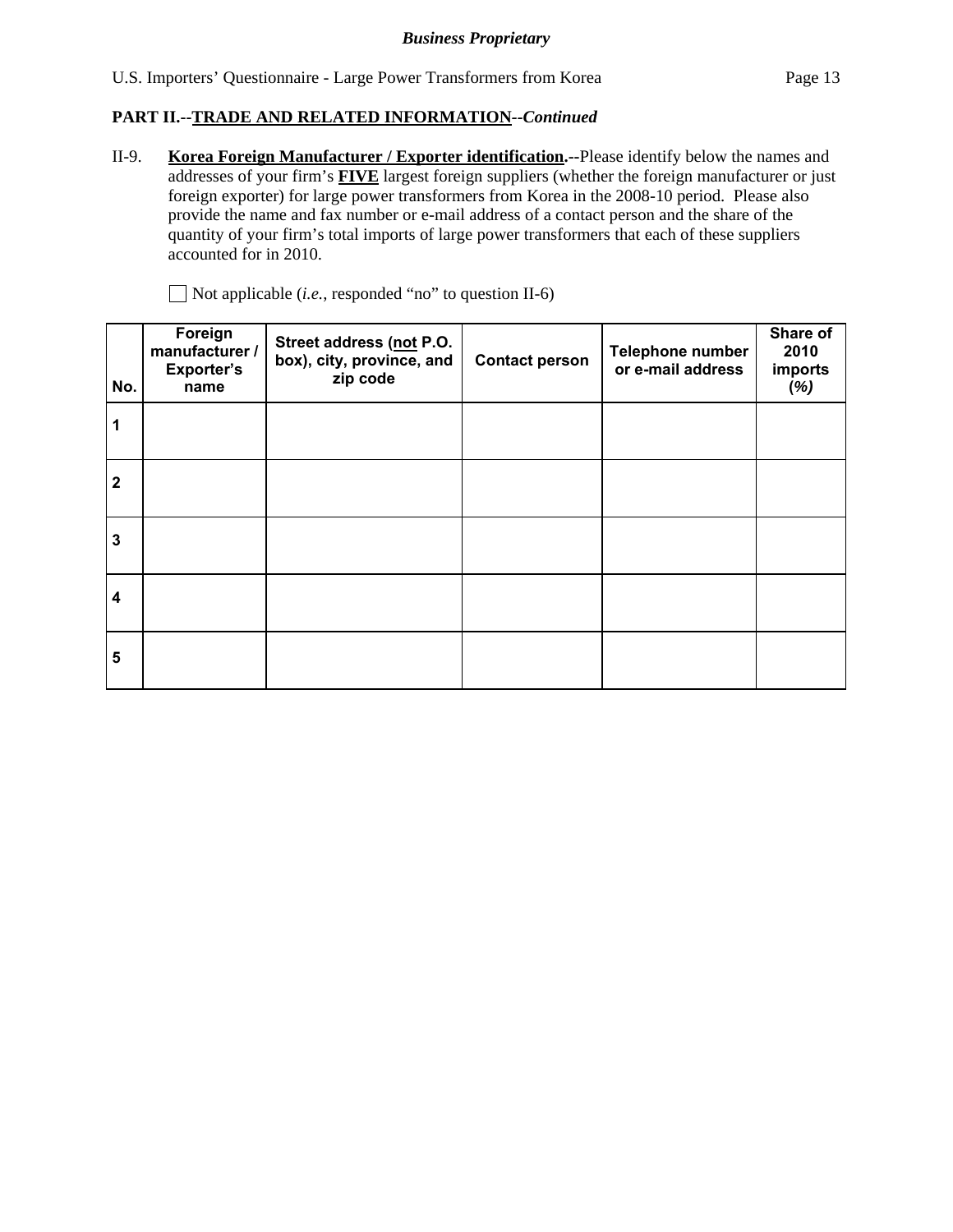#### **PART III.--PRICING AND MARKET FACTORS**

Further information on this part of the questionnaire can be obtained from **Clark Workman** (202-205- 3248, clark.workman@usitc.gov)

III-1. Please identify the individual to be contacted regarding the confidential information requested in part III.

| Name and title: |  |  |
|-----------------|--|--|
|                 |  |  |

Please indicate the manner by which Commission staff may contact the individual responsible for part III with questions regarding the submitted confidential information.

| $\cdot$ $\cdot$<br>∃-mail. | Telephone: |
|----------------------------|------------|
| Fax:                       |            |

#### **GENERAL BID AND PRICE INFORMATION**

 $\overline{a}$ 

l

| $III-2.$ | <b>Bid Opportunities.</b> --How often is there more than one chance to bid on a particular sales |
|----------|--------------------------------------------------------------------------------------------------|
|          | agreement?                                                                                       |

| Always | $\Box$ Frequently | Sometimes | $\Box$ Rarely | $\Box$ Never |
|--------|-------------------|-----------|---------------|--------------|
|--------|-------------------|-----------|---------------|--------------|

Please describe the relationship between initial and final bids if there is a difference. That is, if the bid price changes between the initial and final bids, what factors determine this change (e.g., changes in specification, negotiated price changes, competitive pressure, etc.). Please describe the role and importance of initial bids in the overall bidding/negotiation process. If necessary, attach additional sheets.

| III-3. | <b>Bid Competition.</b> --If there is more than one chance to bid on a particular sales agreement at least |
|--------|------------------------------------------------------------------------------------------------------------|
|        | sometimes, how often does the purchaser discuss with you the bids of competing firms (whether              |
|        | or not they disclose who the competition is) in order to get you to lower your bid price? Please           |
|        | describe these discussions.                                                                                |

|  | Always Frequently Sometimes Rarely Never |  |  |
|--|------------------------------------------|--|--|
|  |                                          |  |  |
|  |                                          |  |  |
|  |                                          |  |  |
|  |                                          |  |  |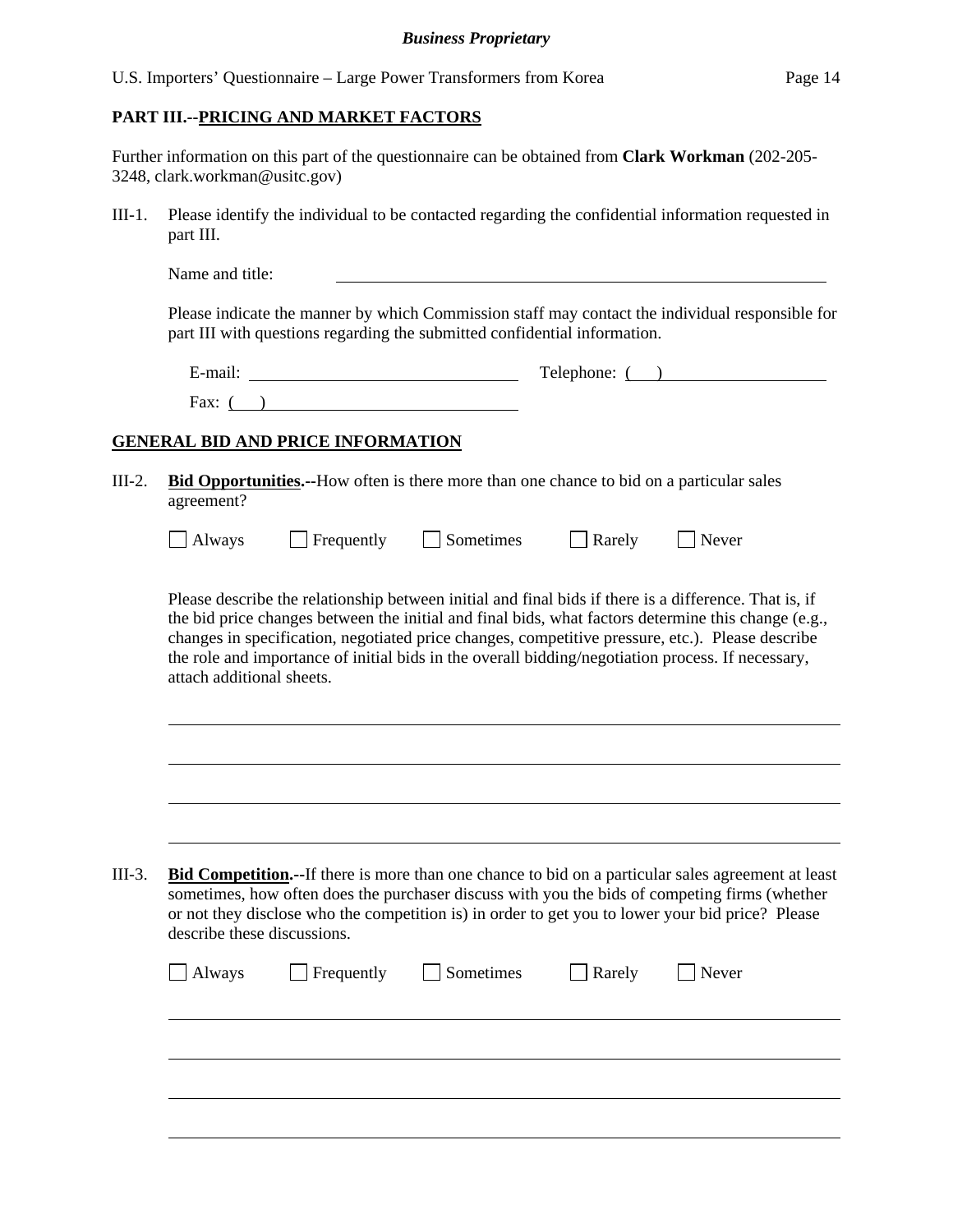| U.S. Importers' Questionnaire - Large Power Transformers from Korea |  |  |  |  |  | Page 15 |
|---------------------------------------------------------------------|--|--|--|--|--|---------|
|---------------------------------------------------------------------|--|--|--|--|--|---------|

| $III-4.$ | <b>Bid Exclusions.</b> --Since January 1, 2008, have there been instances when your firm has been<br>excluded from bidding (e.g., your firm submitted a bid that the purchaser did not consider, or the<br>purchaser did not ask your firm to bid) on sales of large power transformers? If so, how often and<br>why were your bid(s) were not considered? Attach additional pages if necessary.     |
|----------|------------------------------------------------------------------------------------------------------------------------------------------------------------------------------------------------------------------------------------------------------------------------------------------------------------------------------------------------------------------------------------------------------|
|          | $\Box$ Yes<br>$\exists$ No                                                                                                                                                                                                                                                                                                                                                                           |
|          |                                                                                                                                                                                                                                                                                                                                                                                                      |
| $III-5.$ | <b>Services Included in Bid.</b> --Do the bids that you make for large power transformers typically<br>include other services such as installation, maintenance, warranties, etc.? Please explain your<br>answer.                                                                                                                                                                                    |
|          | $\vert$ Yes<br>N <sub>o</sub>                                                                                                                                                                                                                                                                                                                                                                        |
|          |                                                                                                                                                                                                                                                                                                                                                                                                      |
| III-6.   | Initial Bid Price Determination.--How does your company typically set initial bid prices?<br>If you use a cost-plus basis, indicate whether you base cost on past experience and what<br>factors the cost includes (e.g., SG&A, overhead, service/warranty, installation, or<br>development costs). If so, how does your company calculate these factors? If necessary,<br>attach additional sheets. |
|          |                                                                                                                                                                                                                                                                                                                                                                                                      |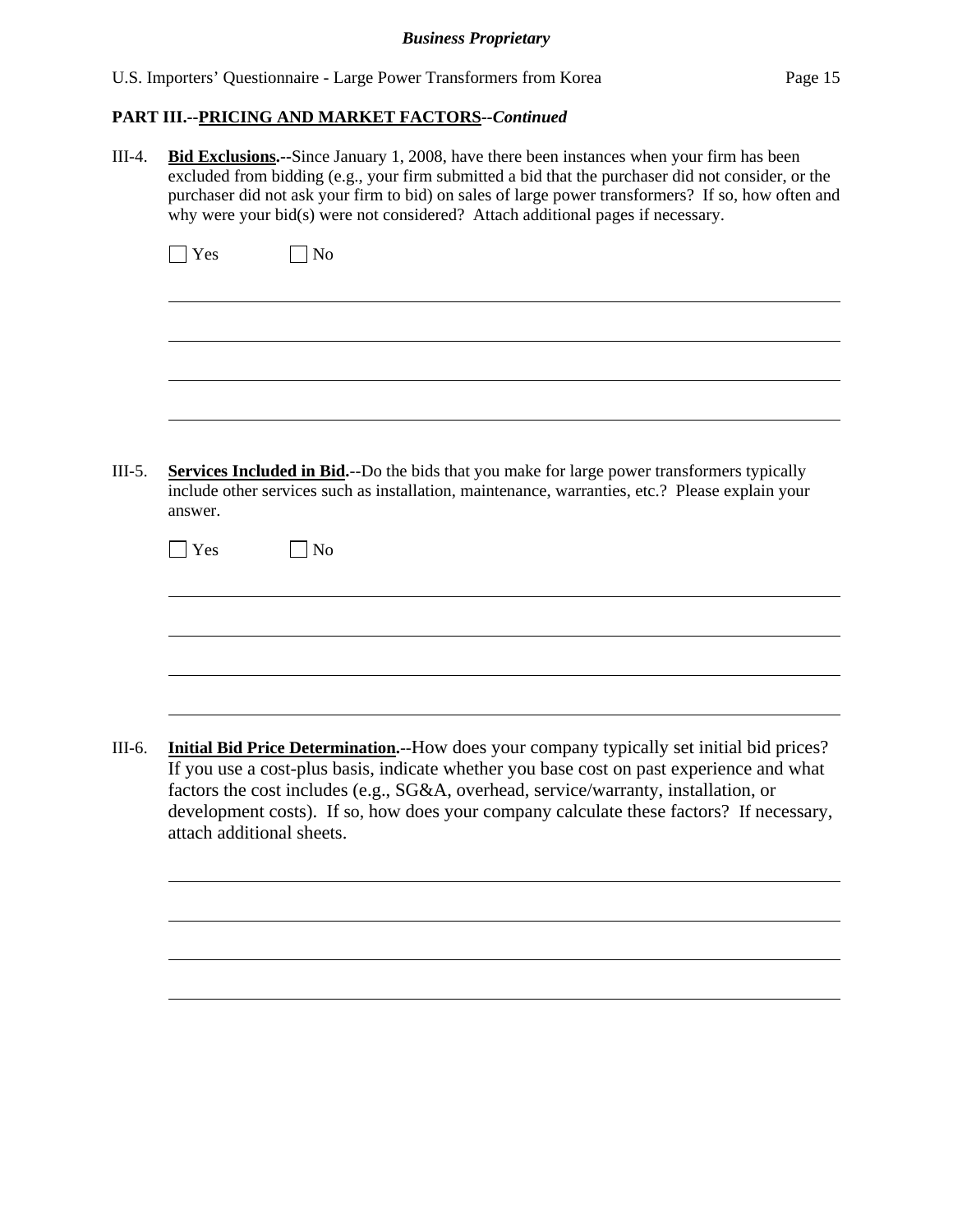## U.S. Importers' Questionnaire – Large Power Transformers from Korea Page 16

#### **PART III.--PRICING AND MARKET FACTORS**

III-7. **Bid data.—** Please submit in chronological order the information requested below for your 25 largest bids initiated since January 1, 2008 for large power transformers. The bid amounts reported below should include amounts for any services, such as installation or training, proposed, included in the requests for quotation (RFQs). Include all bids submitted whether or not your firm won the bid. Attach additional sheets if necessary.

|                      |                            |               | <b>Total</b><br>project size<br>(in MVA) | <b>Initial bid</b> | <b>Initial bid</b> | <b>Final bid</b> | <b>Final bid</b> | <b>Contract</b><br>date, if | <b>Delivery</b><br>date, if | Winning<br>bidder/bid,<br>if known |
|----------------------|----------------------------|---------------|------------------------------------------|--------------------|--------------------|------------------|------------------|-----------------------------|-----------------------------|------------------------------------|
| <b>Customer name</b> | <b>Project</b><br>location | # of<br>units |                                          | (\$1,000s)         | date               | (\$1,000s)       | date             | won                         | won                         |                                    |
|                      |                            |               |                                          |                    |                    |                  |                  |                             |                             |                                    |
|                      |                            |               |                                          |                    |                    |                  |                  |                             |                             |                                    |
|                      |                            |               |                                          |                    |                    |                  |                  |                             |                             |                                    |
|                      |                            |               |                                          |                    |                    |                  |                  |                             |                             |                                    |
|                      |                            |               |                                          |                    |                    |                  |                  |                             |                             |                                    |
|                      |                            |               |                                          |                    |                    |                  |                  |                             |                             |                                    |
|                      |                            |               |                                          |                    |                    |                  |                  |                             |                             |                                    |
|                      |                            |               |                                          |                    |                    |                  |                  |                             |                             |                                    |
|                      |                            |               |                                          |                    |                    |                  |                  |                             |                             |                                    |
|                      |                            |               |                                          |                    |                    |                  |                  |                             |                             |                                    |
|                      |                            |               |                                          |                    |                    |                  |                  |                             |                             |                                    |
|                      |                            |               |                                          |                    |                    |                  |                  |                             |                             |                                    |
|                      |                            |               |                                          |                    |                    |                  |                  |                             |                             |                                    |
|                      |                            |               |                                          |                    |                    |                  |                  |                             |                             |                                    |
|                      |                            |               |                                          |                    |                    |                  |                  |                             |                             |                                    |
|                      |                            |               |                                          |                    |                    |                  |                  |                             |                             |                                    |
|                      |                            |               |                                          |                    |                    |                  |                  |                             |                             |                                    |
|                      |                            |               |                                          |                    |                    |                  |                  |                             |                             |                                    |
|                      |                            |               |                                          |                    |                    |                  |                  |                             |                             |                                    |
|                      |                            |               |                                          |                    |                    |                  |                  |                             |                             |                                    |
|                      |                            |               |                                          |                    |                    |                  |                  |                             |                             |                                    |
|                      |                            |               |                                          |                    |                    |                  |                  |                             |                             |                                    |
|                      |                            |               |                                          |                    |                    |                  |                  |                             |                             |                                    |
|                      |                            |               |                                          |                    |                    |                  |                  |                             |                             |                                    |
|                      |                            |               |                                          |                    |                    |                  |                  |                             |                             |                                    |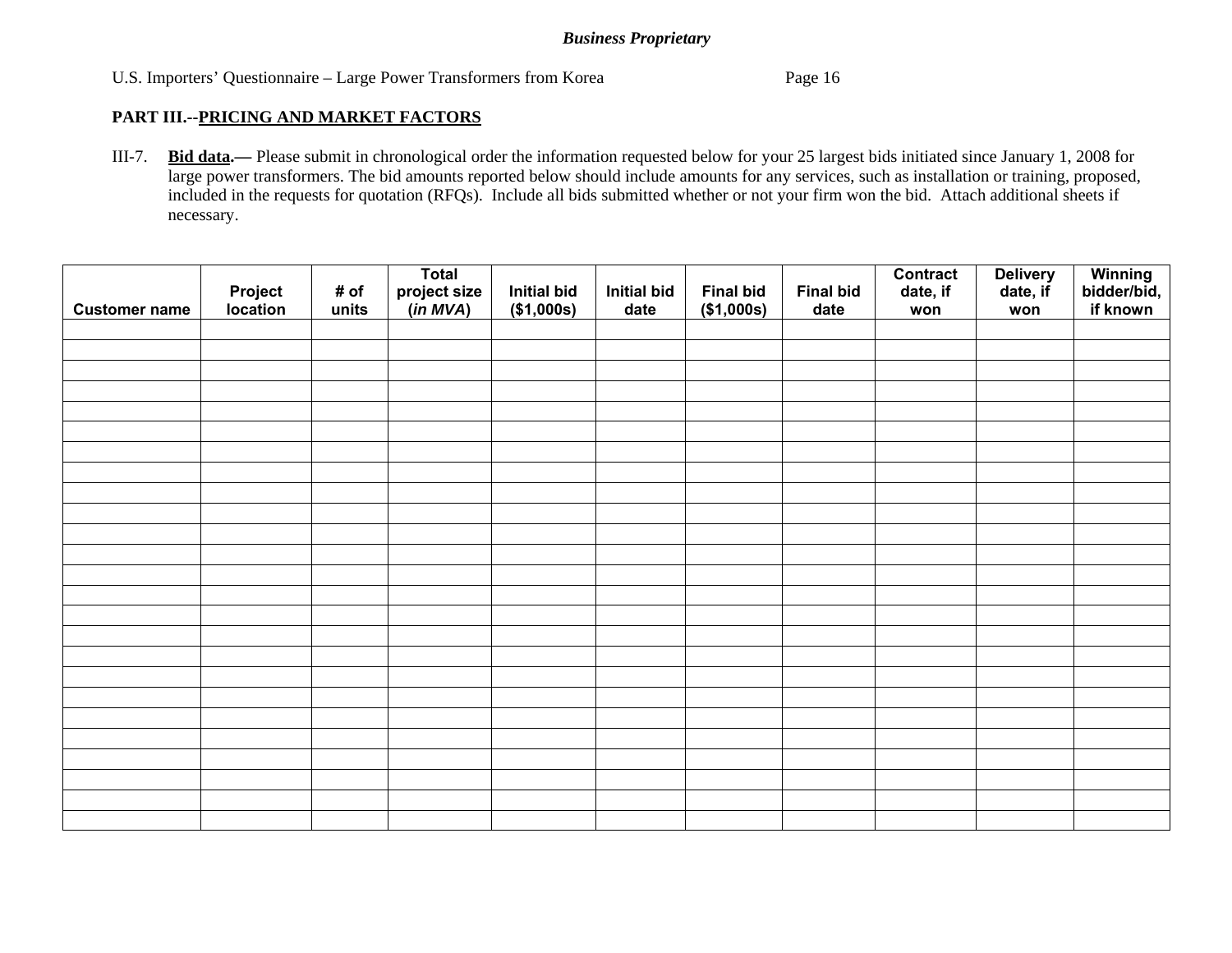# **PART III.--PRICING AND MARKET FACTORS**

|     | <b>Discount policy.</b> —Does your firm offer discounts? If so, please describe. If not, please indicate<br>why they are not offered.                                                |
|-----|--------------------------------------------------------------------------------------------------------------------------------------------------------------------------------------|
| Yes | $\rfloor$ No                                                                                                                                                                         |
|     |                                                                                                                                                                                      |
|     | Pricing & shipping terms in the United States.--                                                                                                                                     |
| (a) | What are your firm's typical sales terms for its U.S.-produced large power transformers<br>$(e.g., 2/10 \text{ net } 30 \text{ days})$ ?                                             |
| (b) | On what basis are your prices of domestic large power transformers usually quoted?<br>(check one)<br>F.o.b.--Please specify point:<br>Delivered                                      |
| (c) | Who generally arranges the transportation to your customers' locations? (check one)<br>$\Box$ your firm or $\Box$ purchaser                                                          |
| (d) | What is the approximate percentage of the total delivered cost of large power<br>transformers that is accounted for by U.S. inland transportation costs? ______ percent.             |
| (e) | What proportion of your sales are delivered within 100 miles of your production facility?<br>percent. Within 101 to 1,000 miles? ______ percent. Over 1,000 miles? _____<br>percent. |
|     | III-10. Multiple contract provisions.--                                                                                                                                              |
| (a) | What percentage of your sales of large power transformers are sold via contracts for<br>multiple shipments of large power transformers with the same purchaser?                      |
|     | 20-40%<br>40-60%<br>$\Box$ 60-80%<br>0%<br>1-20%<br>$\sqrt{80-100\%}$                                                                                                                |
| (b) | What is the average number of large power transformers in a multiple-shipment contract?<br>units                                                                                     |
| (c) | Can prices be renegotiated during the contract period?<br>Yes<br>N <sub>o</sub>                                                                                                      |
| (d) | If so, how often are prices renegotiated?.                                                                                                                                           |
|     | Frequently<br>Sometimes<br>Always<br>Rarely<br>Never                                                                                                                                 |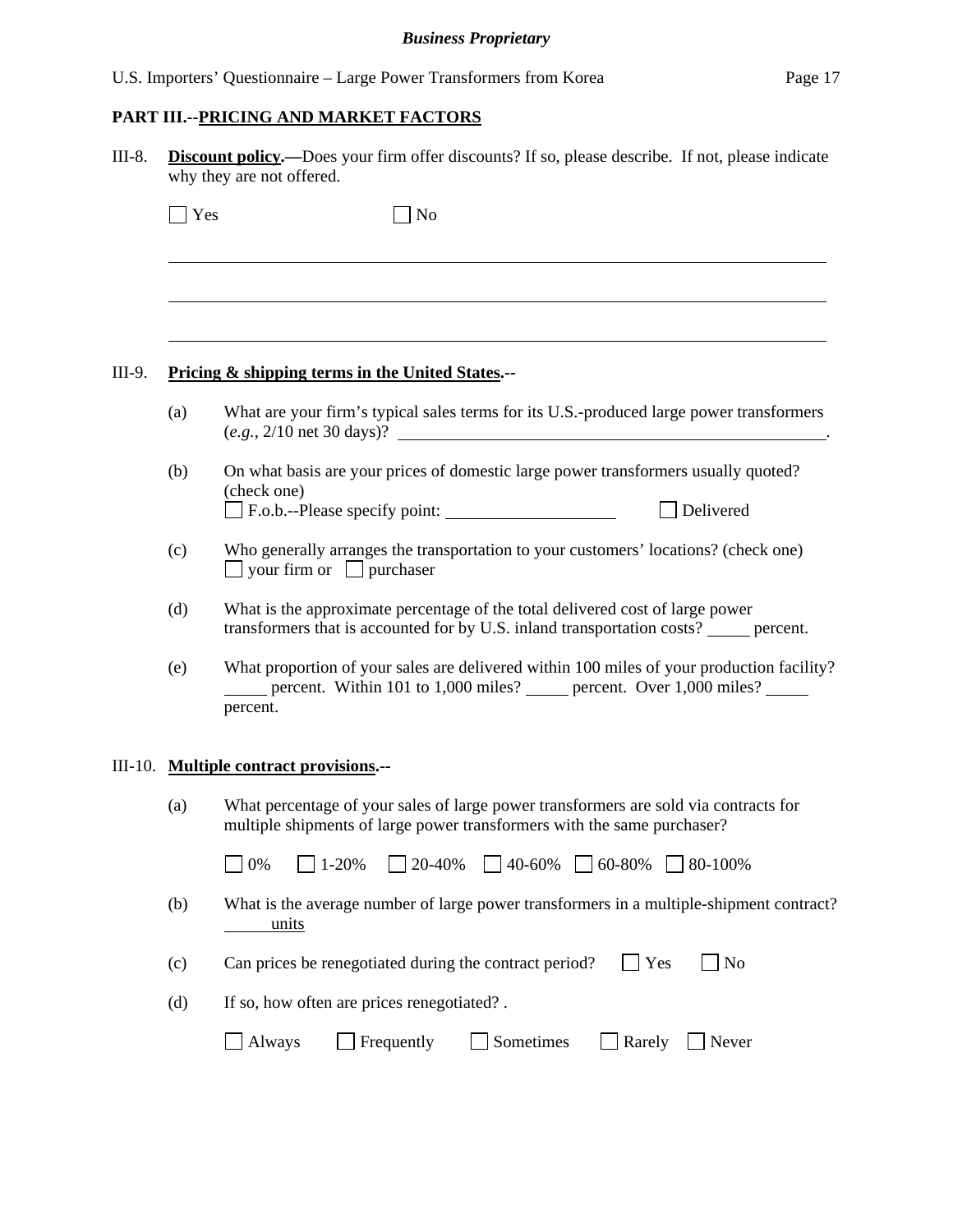- III-11. **Lead times.--**What is the average lead time between a customer's order and the date of delivery for your firm's sales of your imported large power transformers? \_\_\_\_\_\_\_ months
- III-12. **Geographical shipments.--** What is the geographic market area in the United States served by your firm's large power transformers? (check all that apply)

| Geographic area                                                                                                 | $\sqrt{ }$ if applicable |
|-----------------------------------------------------------------------------------------------------------------|--------------------------|
| Northeast.–CT, ME, MA, NH, NJ, NY, PA, RI, and VT.                                                              |                          |
| Midwest.-IL, IN, IA, KS, MI, MN, MO, NE, ND, OH, SD, and WI.                                                    |                          |
| <b>Southeast.–AL, DE, DC, FL, GA, KY, MD, MS, NC, SC, TN, VA, and WV.</b>                                       |                          |
| Central Southwest.-AR, LA, OK, and TX.                                                                          |                          |
| <b>Mountains.</b> - AZ, CO, ID, MT, NV, NM, UT, and WY.                                                         |                          |
| <b>Pacific Coast.–CA, OR, and WA.</b>                                                                           |                          |
| Other.-All other markets in the United States not previously listed, including AK, HI,<br>PR, VI, among others. |                          |

III-13. **End uses.--**List the end uses of the large power transformers that you manufacture. For each enduse product, what percentage of the total cost is accounted for by large power transformers and other inputs?

|                  |                                          | Share of total cost of end use product<br>accounted for by: |              |
|------------------|------------------------------------------|-------------------------------------------------------------|--------------|
| End use product  | Large power<br>transformers<br>(percent) | Other inputs (percent)                                      | <b>Total</b> |
| $\overline{1}$ . | %                                        | %                                                           |              |
|                  |                                          |                                                             | 100%         |
| 2.               | %                                        | %                                                           |              |
|                  |                                          |                                                             | 100%         |
| 3.               | %                                        | %                                                           |              |
|                  |                                          |                                                             | 100%         |

III-14. **Changes in end uses.--**Have there been any changes in the end uses of large power transformers since 2008?

No Yes--Please describe.

 $\overline{a}$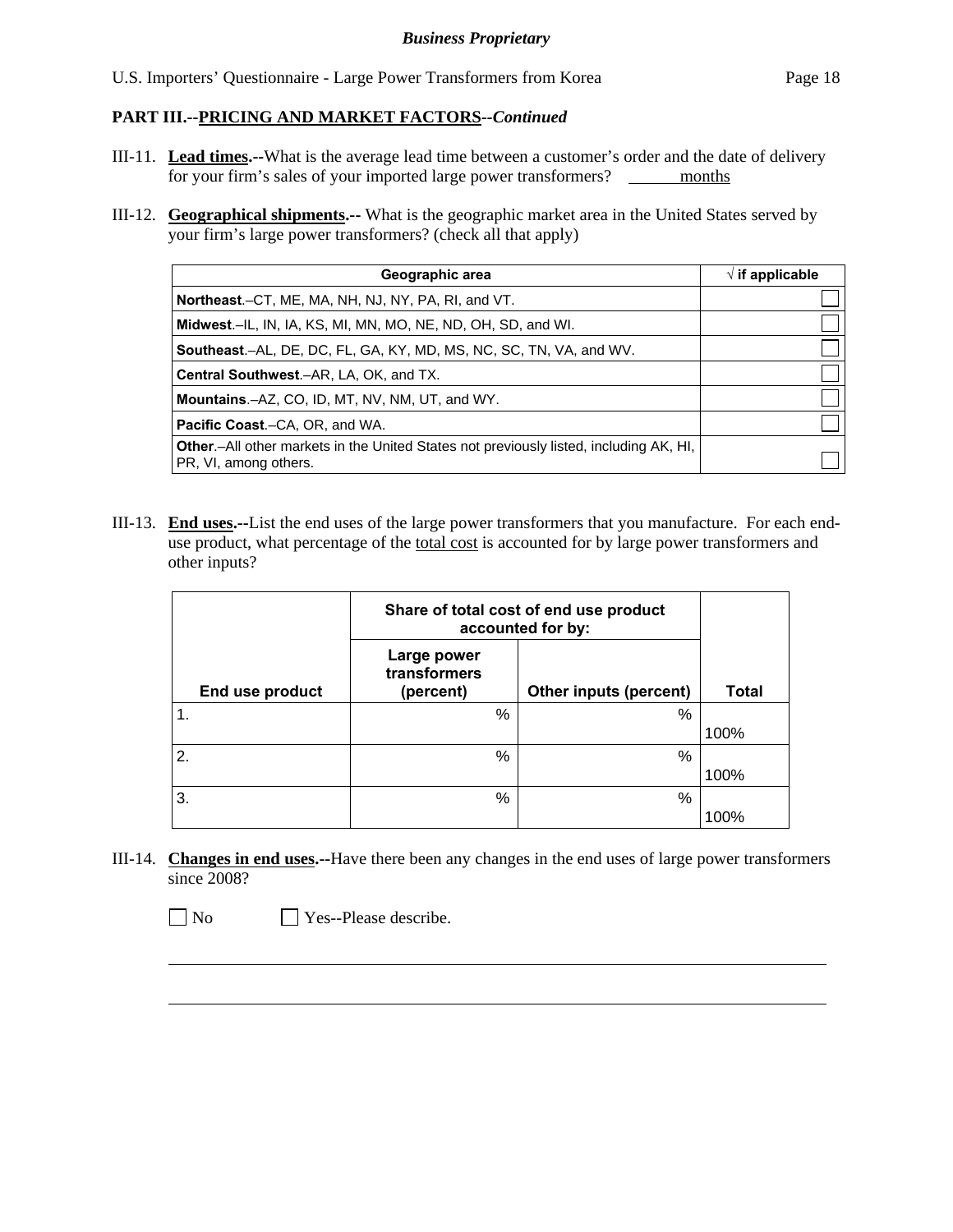|    | large power transformers in the future? |                                                                                            | III-15. Anticipated changes in end uses.--Do you anticipate any changes in terms of the end uses of                     |
|----|-----------------------------------------|--------------------------------------------------------------------------------------------|-------------------------------------------------------------------------------------------------------------------------|
|    | $\neg$ No                               | $\Box$ Yes--Please describe and identify the time period                                   |                                                                                                                         |
|    |                                         |                                                                                            |                                                                                                                         |
|    | transformers?                           |                                                                                            | III-16. <b>Substitutes.</b> --Are there any nonsubject products that may be substituted for large power                 |
|    | $\exists$ No                            | Yes—Please fill in the following table.                                                    |                                                                                                                         |
|    | <b>Substitute product</b>               | <b>Description of applications</b><br>and end uses in which this<br>substitute can be used | Have changes in the price of this<br>substitute affected the price of large<br>power transformers since January 1, 2008 |
| 1. |                                         |                                                                                            | $\neg$ No<br>Yes                                                                                                        |
| 2. |                                         |                                                                                            | $\Box$ Yes<br>$\Box$ No                                                                                                 |
| 3. |                                         |                                                                                            | $\Box$ No<br>Yes                                                                                                        |
| 4. |                                         |                                                                                            | $\neg$ No<br>$\Box$ Yes                                                                                                 |

III-17. **Changes in substitutes.--**Have there been any changes in the number or types of products that can be substituted for large power transformers since 2008?

No Yes--Please explain.

 $\overline{a}$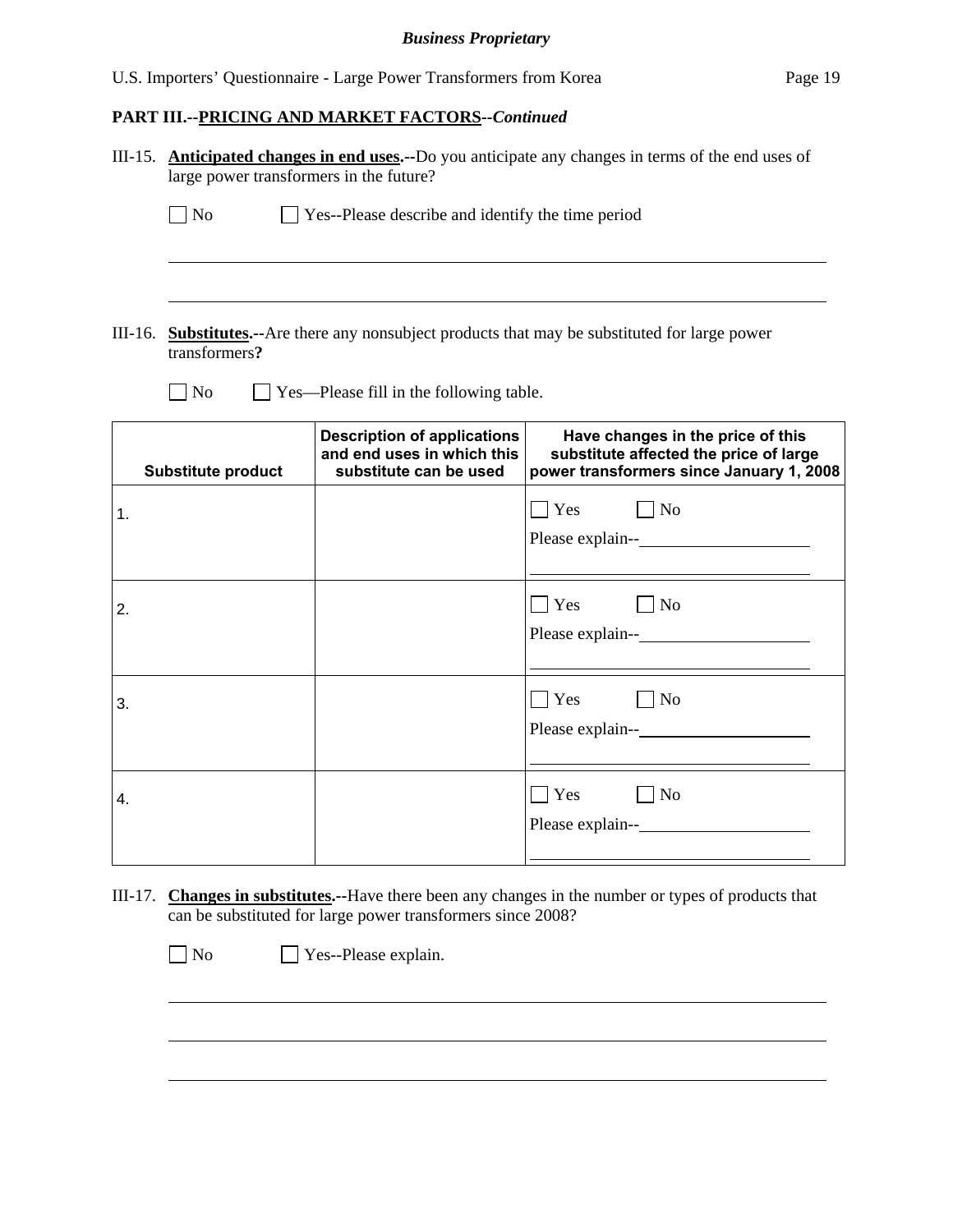|  |  |  | U.S. Importers' Questionnaire - Large Power Transformers from Korea |  | Page 20 |
|--|--|--|---------------------------------------------------------------------|--|---------|
|--|--|--|---------------------------------------------------------------------|--|---------|

|           | III-18. <b>Anticipated changes in substitutes.</b> --Do you anticipate any changes in terms of the<br>substitutability of other products for large power transformers in the future?                                                                                                                                                                                                                                                                       |
|-----------|------------------------------------------------------------------------------------------------------------------------------------------------------------------------------------------------------------------------------------------------------------------------------------------------------------------------------------------------------------------------------------------------------------------------------------------------------------|
|           | $\Box$ No<br>Yes--Please describe.                                                                                                                                                                                                                                                                                                                                                                                                                         |
|           |                                                                                                                                                                                                                                                                                                                                                                                                                                                            |
|           | III-19. Raw materials.--                                                                                                                                                                                                                                                                                                                                                                                                                                   |
|           | To what extent have changes in the prices of raw materials used to produce large power<br>(a)<br>transformers affected your firm's selling prices for large power transformers since 2008?                                                                                                                                                                                                                                                                 |
|           | Do you anticipated changes in your raw material costs for imported large power<br>(b)                                                                                                                                                                                                                                                                                                                                                                      |
|           | transformers in the foreseeable future?                                                                                                                                                                                                                                                                                                                                                                                                                    |
|           | N <sub>o</sub><br>Yes—Please explain.                                                                                                                                                                                                                                                                                                                                                                                                                      |
|           |                                                                                                                                                                                                                                                                                                                                                                                                                                                            |
| $III-20.$ | Changes in factors affecting supply.--Have any changes occurred in any other factors affecting<br>supply (e.g., changes in availability or prices of energy, labor, or raw materials; transportation<br>conditions; production capacity and/or methods of production; technology; export markets; or<br>alternative production opportunities) that affected the availability of Korean-produced large<br>power transformers in the U.S. market since 2008? |
|           | $\Box$ No<br>Yes--Please note the time period(s) of any such changes, the factors(s)<br>involved, and the impact such changes had on your shipment volumes<br>and prices.                                                                                                                                                                                                                                                                                  |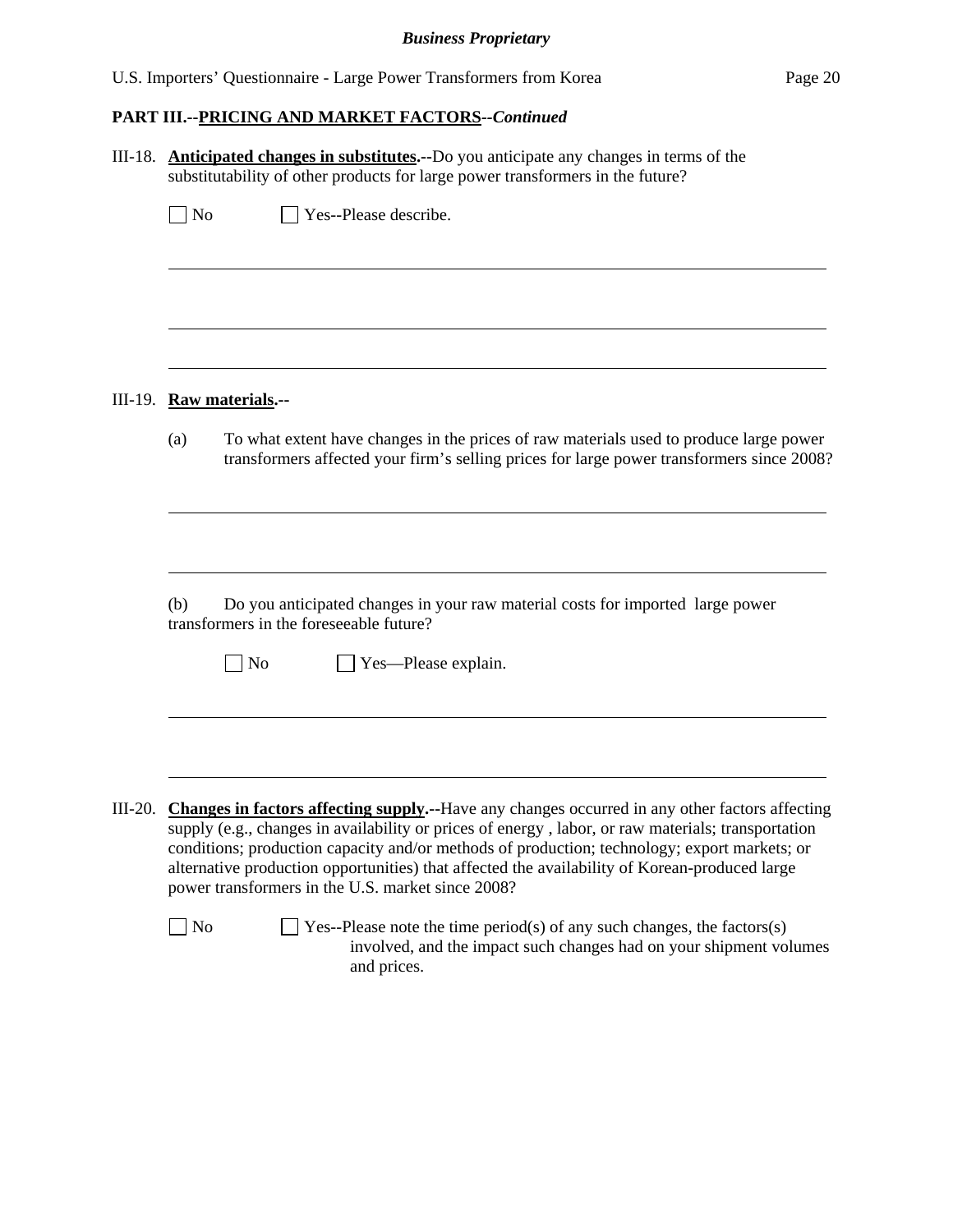|           | III-21. Availability of supply (U.S.-produced).--                                                                                                                                                                                                                                                                                                                                    |
|-----------|--------------------------------------------------------------------------------------------------------------------------------------------------------------------------------------------------------------------------------------------------------------------------------------------------------------------------------------------------------------------------------------|
| (a)       | Do you anticipate any changes in terms of the availability of U.S.-produced large power<br>transformers in the U.S. market in the future?                                                                                                                                                                                                                                            |
|           | No change<br>Increase<br>Decrease                                                                                                                                                                                                                                                                                                                                                    |
| (b)       | If you anticipate changes in supply, please explain.                                                                                                                                                                                                                                                                                                                                 |
|           |                                                                                                                                                                                                                                                                                                                                                                                      |
|           |                                                                                                                                                                                                                                                                                                                                                                                      |
| $III-22.$ | <b>Allocation.</b> --Has your firm refused, declined, or been unable to supply large power transformers<br>at any time since 2008? (Examples include placing customers on allocation or "controlled order<br>entry," declining to accept new customers or renew existing customers, delivering less than the<br>quantity promised, unable to meet timely shipment commitments, etc.) |
|           |                                                                                                                                                                                                                                                                                                                                                                                      |
|           | N <sub>o</sub><br>Yes--Please note and document the time period(s) (i.e., month and year),<br>country of origin, and the customer involved; and the amount and<br>type of product involved.                                                                                                                                                                                          |
|           |                                                                                                                                                                                                                                                                                                                                                                                      |
|           | III-23. Availability of supply (nonsubject).--Has the availability of NONSUBJECT large power<br>transformers (i.e., large power transformers imported from countries other than Korea) changed<br>since 2008?                                                                                                                                                                        |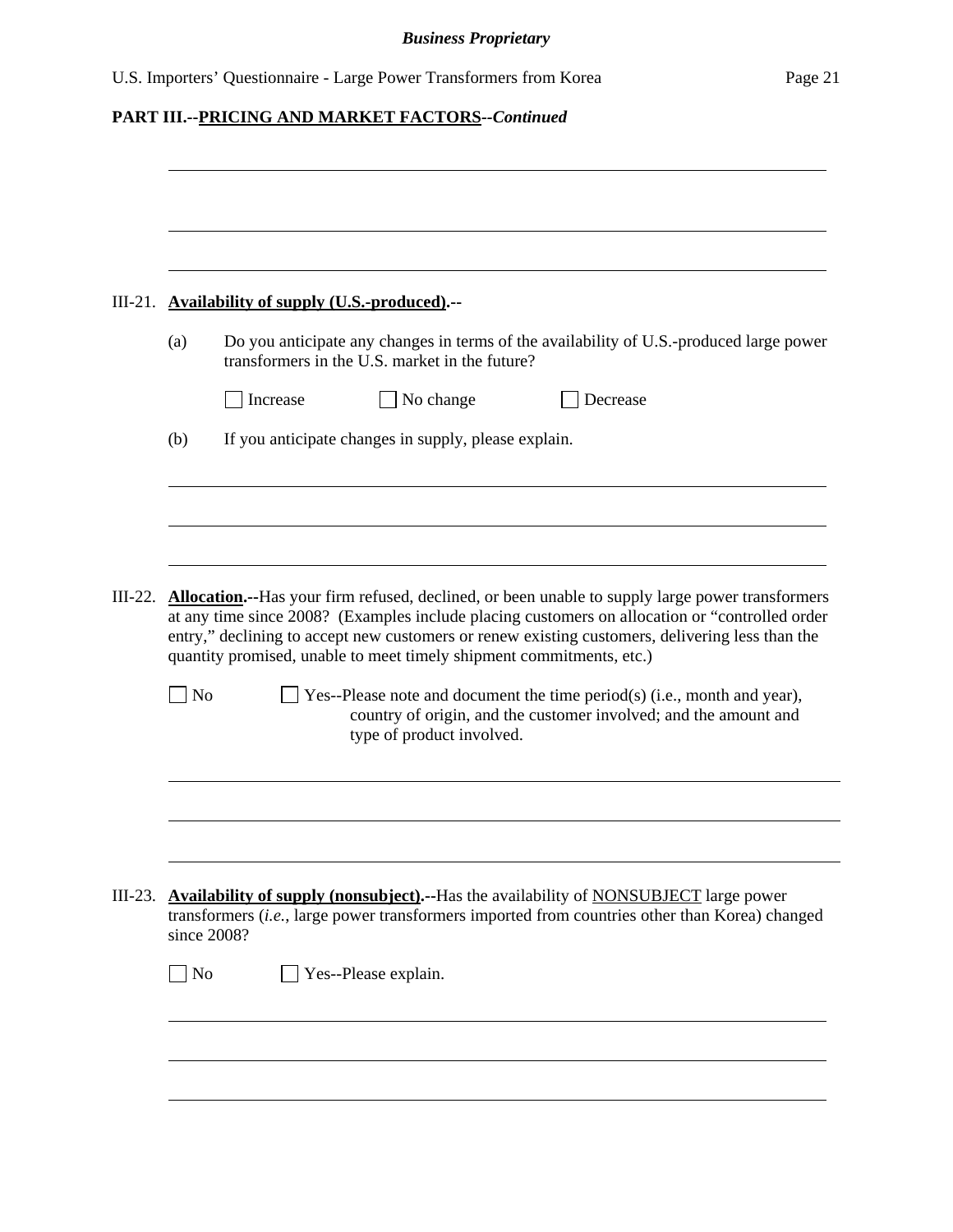|           | III-24. Export constraints.--Describe how easily your firm can shift its sales of large power<br>transformers between the U.S. market and alternative country markets. In your discussion, please<br>describe any contracts, other sales arrangements, tariffs, non-tariff barriers, or other constraints<br>that would prevent or retard your firm from shifting large power transformers between the U.S.<br>and alternative country markets within a 12-month period. |  |  |  |  |
|-----------|--------------------------------------------------------------------------------------------------------------------------------------------------------------------------------------------------------------------------------------------------------------------------------------------------------------------------------------------------------------------------------------------------------------------------------------------------------------------------|--|--|--|--|
| $III-25.$ | <b>Product changes.</b> --Have there been any significant changes in the product range, product mix, or<br>marketing of large power transformers since 2008?                                                                                                                                                                                                                                                                                                             |  |  |  |  |
|           | Yes--Please describe and quantify if possible.<br>$\overline{\phantom{a}}$ No                                                                                                                                                                                                                                                                                                                                                                                            |  |  |  |  |
|           |                                                                                                                                                                                                                                                                                                                                                                                                                                                                          |  |  |  |  |
| $III-26.$ | <b>Anticipated product changes.</b> --Do you anticipate any changes in terms of the product range,                                                                                                                                                                                                                                                                                                                                                                       |  |  |  |  |
|           | product mix, or marketing of large power transformers in the future?<br>$\n  o$<br>Yes--Please identify, including the time period.                                                                                                                                                                                                                                                                                                                                      |  |  |  |  |
|           |                                                                                                                                                                                                                                                                                                                                                                                                                                                                          |  |  |  |  |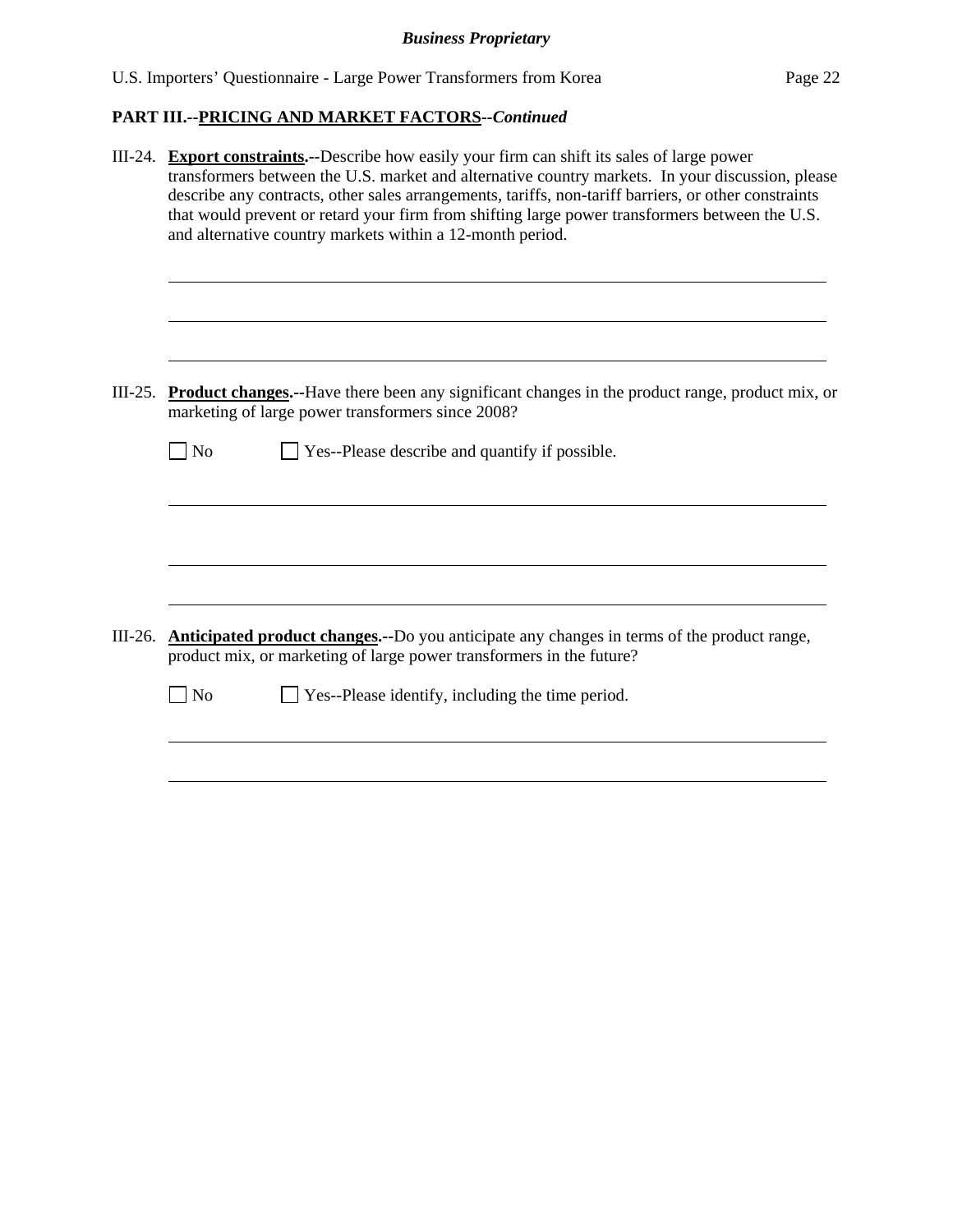#### III-28. **Demand trends.--**

|                                                                                                                  | (a)                                 | How has the demand within the United States for large power transformers changed since<br>January 1, 2008? What principal factors affect changes in demand?             |           |           |            |  |
|------------------------------------------------------------------------------------------------------------------|-------------------------------------|-------------------------------------------------------------------------------------------------------------------------------------------------------------------------|-----------|-----------|------------|--|
|                                                                                                                  |                                     | Increased                                                                                                                                                               | No Change | Decreased | Fluctuated |  |
|                                                                                                                  |                                     |                                                                                                                                                                         |           |           |            |  |
|                                                                                                                  | (b)                                 | How has the demand outside the United States (if known) for large power transformers<br>changed since January 1, 2008? What principal factors affect changes in demand? |           |           |            |  |
|                                                                                                                  |                                     | Increased                                                                                                                                                               | No Change | Decreased | Fluctuated |  |
|                                                                                                                  |                                     |                                                                                                                                                                         |           |           |            |  |
|                                                                                                                  |                                     |                                                                                                                                                                         |           |           |            |  |
| III-29.                                                                                                          | <b>Conditions of competition.--</b> |                                                                                                                                                                         |           |           |            |  |
|                                                                                                                  | (a)                                 | Is the large power transformers market subject to business cycles or conditions of<br>competition other than the changes in the overall economy?                        |           |           |            |  |
|                                                                                                                  |                                     | <b>No</b><br>Yes--Please explain and estimate the duration of any such cycle.                                                                                           |           |           |            |  |
| (b)<br>Have the business cycles or conditions of competition for large power transformers<br>changed since 2008? |                                     |                                                                                                                                                                         |           |           |            |  |
|                                                                                                                  |                                     |                                                                                                                                                                         |           |           |            |  |
|                                                                                                                  |                                     |                                                                                                                                                                         |           |           |            |  |
|                                                                                                                  |                                     | No<br>Yes--Please explain any such changes.                                                                                                                             |           |           |            |  |
|                                                                                                                  |                                     |                                                                                                                                                                         |           |           |            |  |
|                                                                                                                  |                                     |                                                                                                                                                                         |           |           |            |  |

III-30. **Market studies.--**Please provide as a separate attachment to this request any studies, surveys, etc. that you are aware of that quantify and/or otherwise discuss large power transformers supply (including production capacity and capacity utilization) and demand in (1) the United States, (2) each of the other major producing/consuming countries, including Korea, and (3) the world as a whole. Of particular interest is such data from 2005 to the present and forecasts for the future.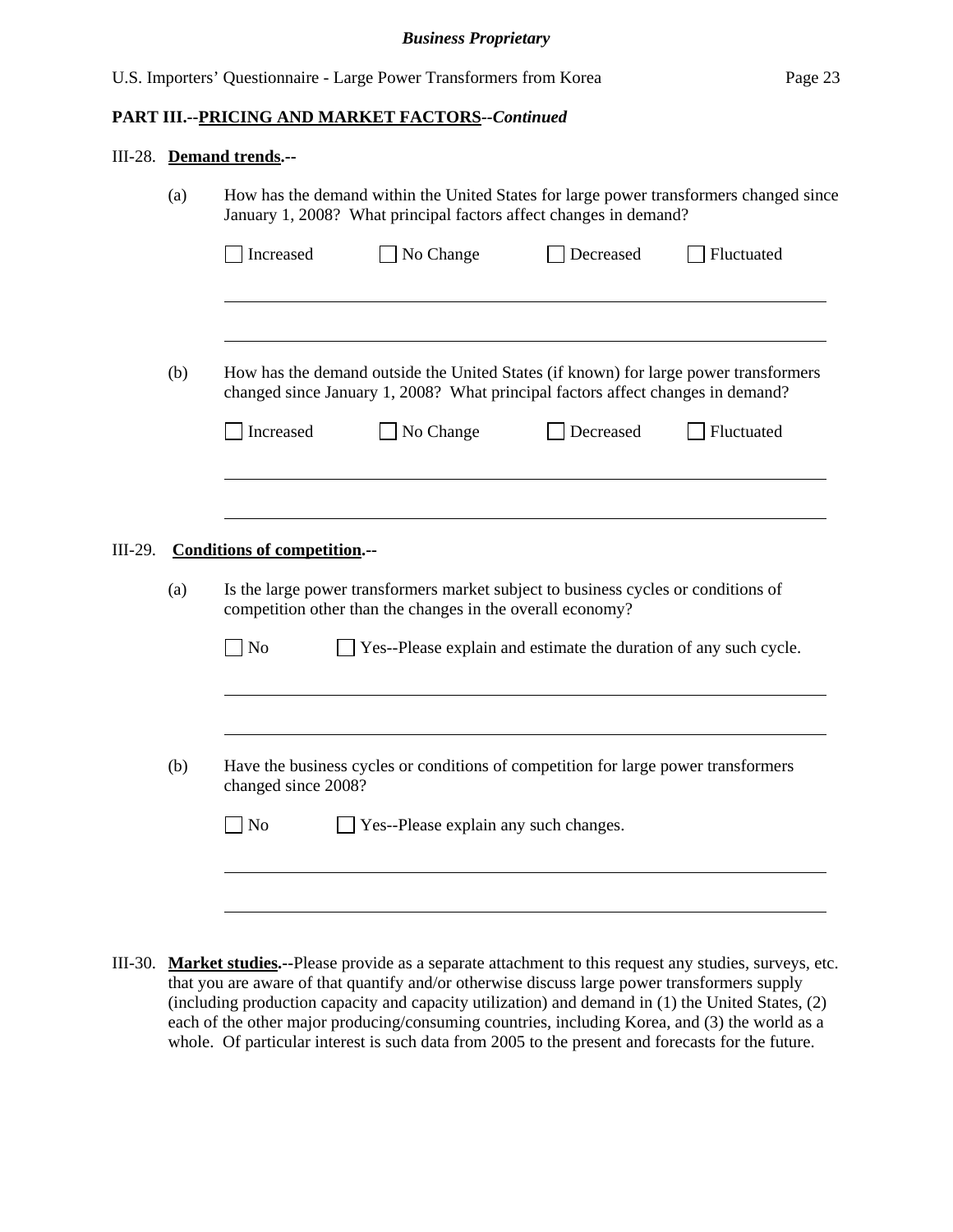III-31. Are large power transformers produced in the United States and in other countries interchangeable (*i.e.*, can they physically be used in the same applications)? Please indicate below, using "A" to indicate that the products from a specified country-pair are always interchangeable, "F" to indicate that the products are frequently interchangeable, "S" to indicate that the products are sometimes interchangeable, "N" to indicate that the products are never interchangeable, and "0" to indicate no familiarity with products from a specified country-pair.<sup>1</sup>

| Country-pair                                                                                                                                                                                | Korea | <b>Mexico</b> | <b>Other countries</b> |  |  |
|---------------------------------------------------------------------------------------------------------------------------------------------------------------------------------------------|-------|---------------|------------------------|--|--|
| <b>United States</b>                                                                                                                                                                        |       |               |                        |  |  |
| Korea                                                                                                                                                                                       |       |               |                        |  |  |
| <b>Mexico</b>                                                                                                                                                                               |       |               |                        |  |  |
| <sup>1</sup> For any country-pair producing large power transformers which is sometimes or never<br>interchangeable, please explain the factors that limit or preclude interchangeable use: |       |               |                        |  |  |
|                                                                                                                                                                                             |       |               |                        |  |  |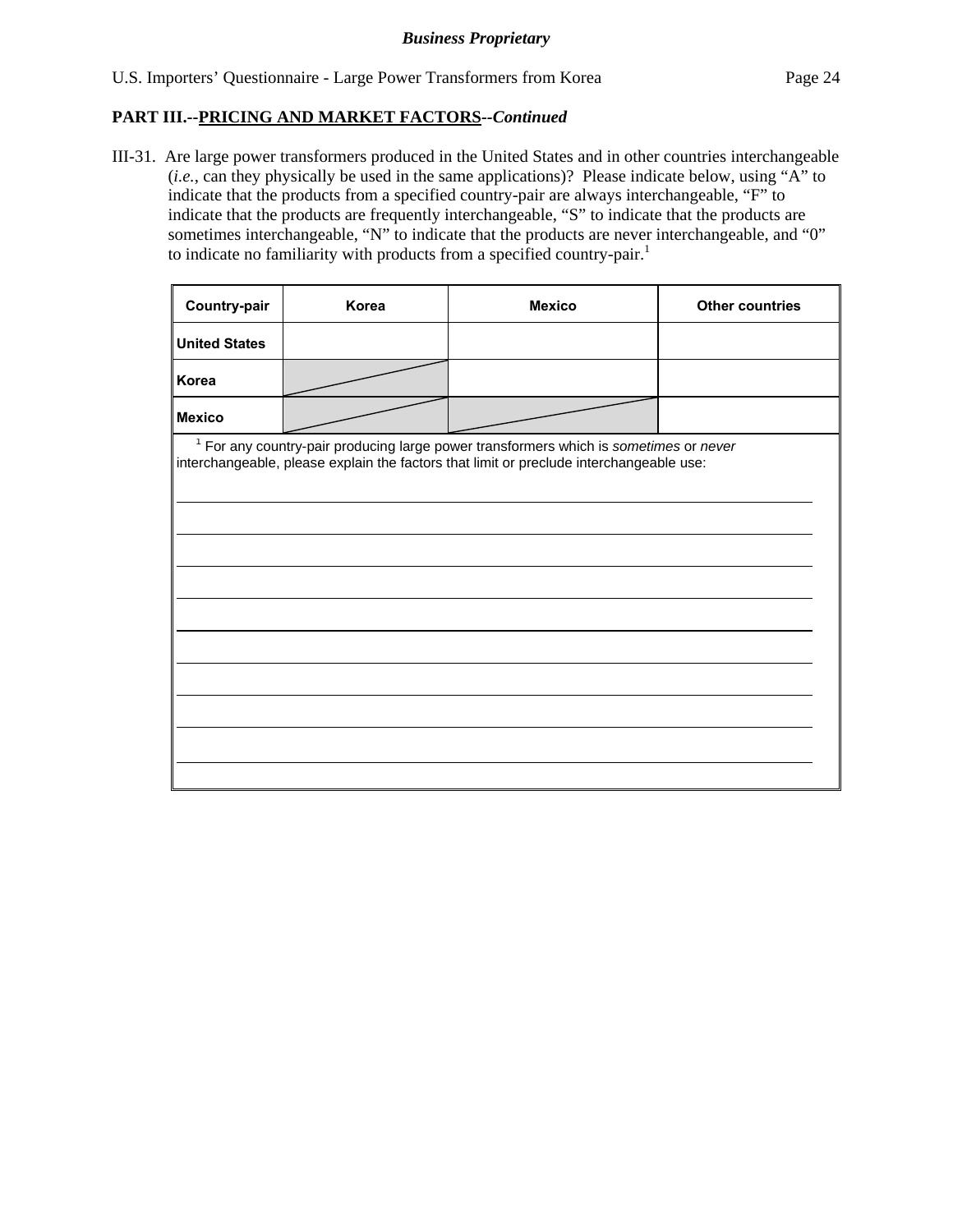III-32. Are differences other than price (*i.e.*, quality, availability, transportation network, product range, technical support, *etc.*) between large power transformers produced in the United States and in other countries a significant factor in your firm's sales of the products? Please indicate below, using "A" to indicate that such differences are always significant, "F" to indicate that such differences are frequently significant, "S" to indicate that such differences are sometimes significant, "N" to indicate that such differences are never significant, and "0" to indicate no familiarity with products from a specified country-pair.<sup>1</sup>

| Country-pair         | Korea | <b>Mexico</b>                                                                                                                                                                      | <b>Other countries</b> |
|----------------------|-------|------------------------------------------------------------------------------------------------------------------------------------------------------------------------------------|------------------------|
| <b>United States</b> |       |                                                                                                                                                                                    |                        |
| Korea                |       |                                                                                                                                                                                    |                        |
| Mexico               |       |                                                                                                                                                                                    |                        |
|                      |       | $1$ For any country-pair producing large power transformers which is sometimes or never<br>interchangeable, please explain the factors that limit or preclude interchangeable use: |                        |
|                      |       |                                                                                                                                                                                    |                        |
|                      |       |                                                                                                                                                                                    |                        |